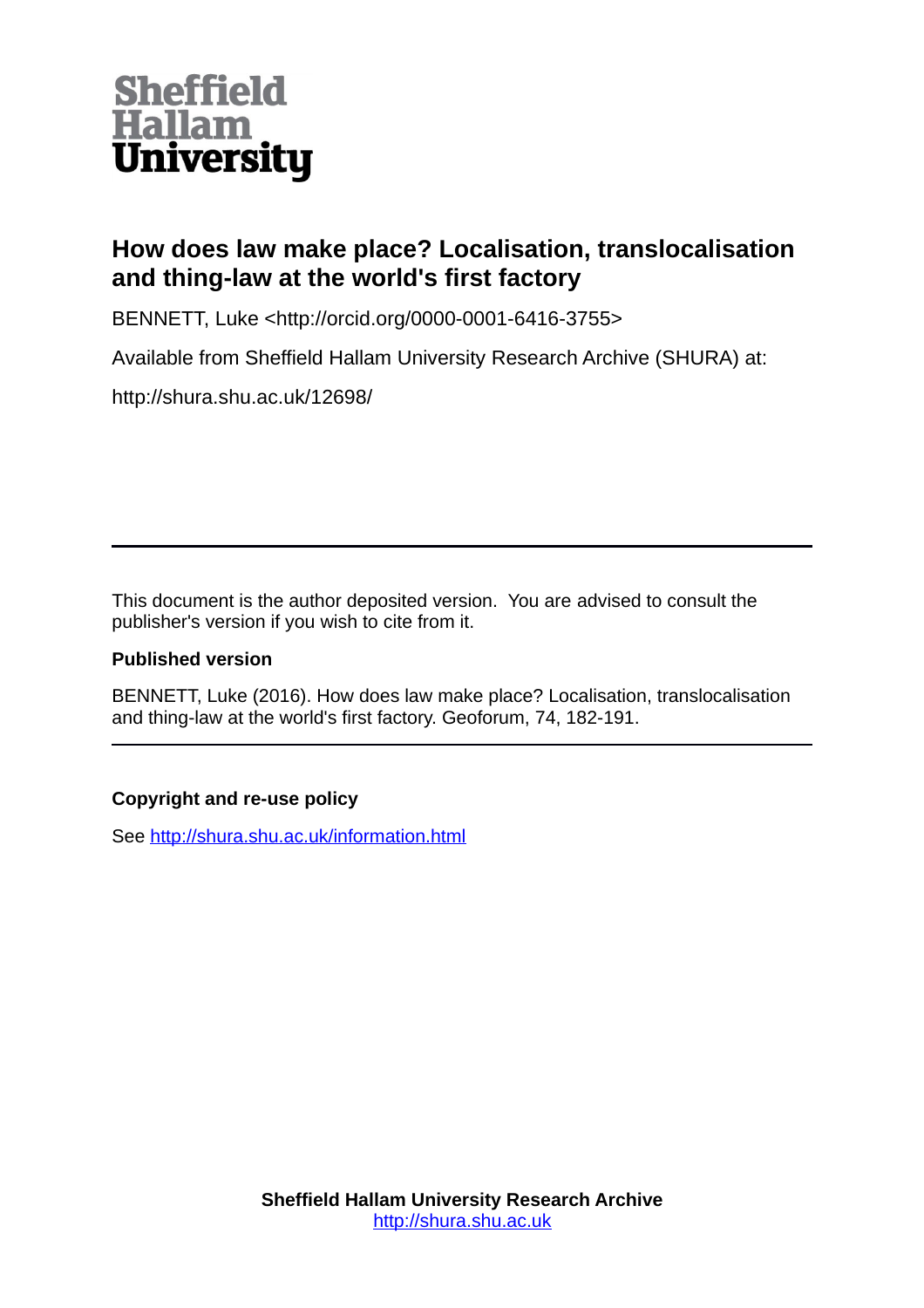## [Text as accepted on 7 June 2016 for publication by Geoforum]

# *How does law make place?*

*Localisation, translocalisation and thing-law at the world's first factory.*

Luke Bennett Reader Department of the Natural & Built Environment Sheffield Hallam University *[l.e.bennett@shu.ac.uk](mailto:l.e.bennett@shu.ac.uk)*

#### **Abstract**

*This article examines how law is implicated in the formation of place, and how place in turn can shape law. It is an empirical explication of Latour's call for researchers to study the global through its local instantiations. Drawing upon recent theoretical work in both material culture studies and legal geography the article examines the interplay of law and material formations at one originating site, Sir Richard Arkwright's Cromford Mills in Derbyshire in order to examine the creation and circulation of a new form of place in the late eighteenth century: the industrial scale cotton mill. It shows how a diverse range of legal elements ranging across patent law, the Calico Acts and ancient local Derbyshire lead mining laws all helped to shape that place-form, its proliferation across the United Kingdom, and ultimately further afield. In doing so the article conceptualises processes of localisation, translocalisation and thing-law by which the abstractions of both place-forms and law elements become activated through their pragmatic local emplacement. Whilst the case study concerns 200 year old place-making machinations, many of the spatio-legal articulations of Arkwright and his opponents have a surprisingly modern feel about them. The paper therefore advocates the benefits of a longitudinal, historical approach to the study of place-making, and in particular, calls for a greater attentiveness in legal geography to law's role in the intentional formation of (work)places by their owners.*

#### **Introduction**

This article offers a new approach to the analysis of geo-legal place-making processes, by exploring the complex "glocal" (Hobbs, 2002) interplay of legal, material and spatial factors within the formation and early replication of an influential place-form: the modern factory. It shows how a historical, longitudinal analysis of place-making can highlight the local and distributed effects of trajectories set in train (and/or modified) by changes in both local place-making practice and in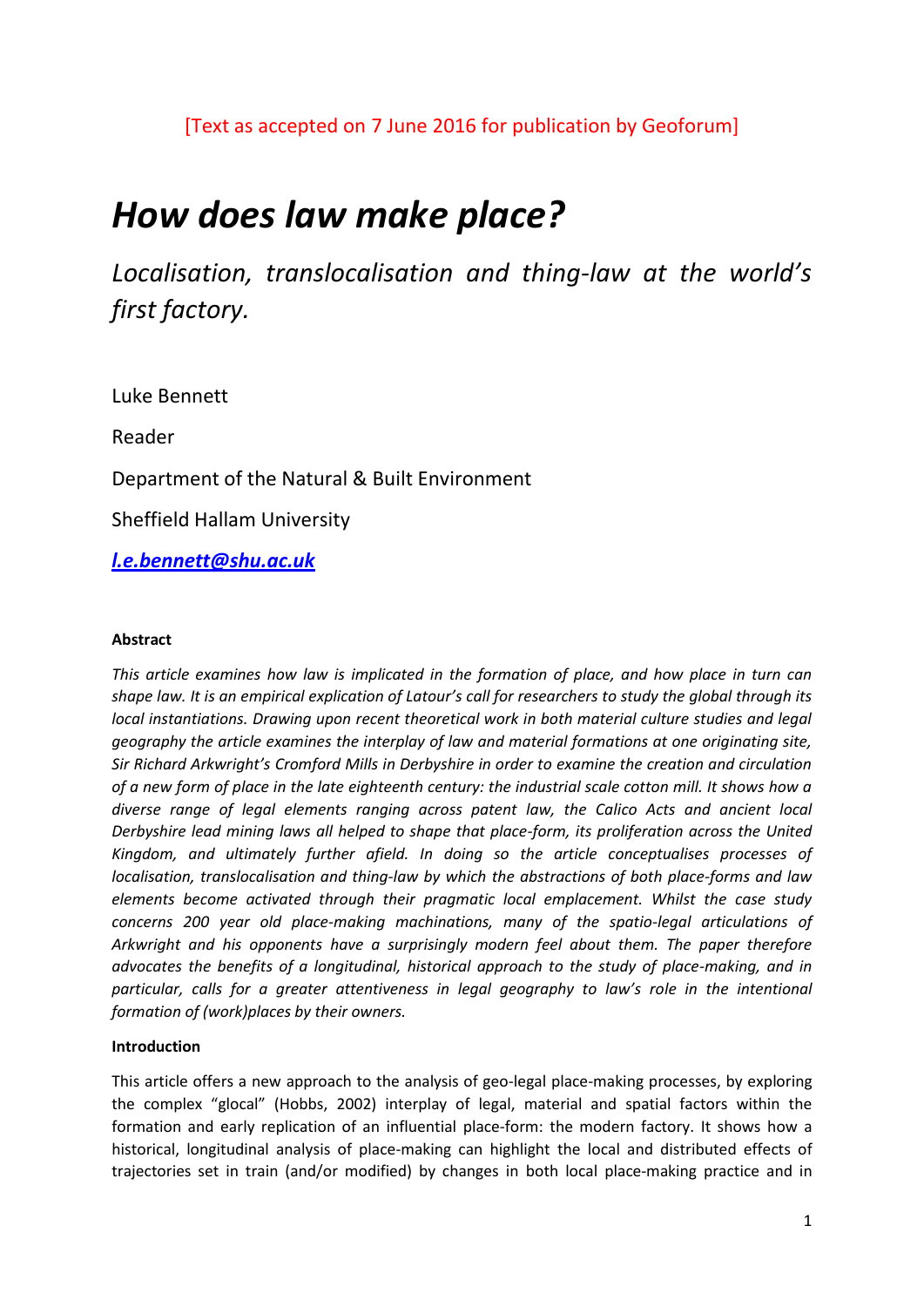national (and international) "matters of concern" (Latour, 2005, 114) and their attendant lawmaking endeavours.

This exploration of co-productive action (between the specificities of localised places and the generalities of emergent place-forms; and between changing circumstances over time) will be pursued by developing the concepts of 'localisation' and 'translocalisation'. Furthermore, the article will link these essentially spatio-temporal concepts to the discursive-material concept, 'thing-law', to show how enduring forms (and whether of ideas, material artefacts or places) are forged – at least in part – by law's discursive framing of human-thing material relations. Following Silbey & Cavicchi's (2005, 556) conceptualisation of "legalfacts", 'thing-law' (and its derivative, 'place-law') emphasises the constitutive, ontological interrelationship of law and everyday phenomenon, but it also widens the lens, such that the focus is not just on how law makes aspects of the world, but also upon how – on occasions, as in this case study – aspects of the world 'make' (in the sense of provoking or shaping) law itself. Thus, through its attentiveness to the role of discursive-spatial-material coproduction this article advocates a holistic study of place-making that gives equal attention to these three elements and shows legal elements to be constantly jostling for position alongside a host of other influences in any place-making situation. The article accordingly asserts that law's contribution to the complex processes of place-making must be observed alongside and entwined with non-law factors – the relations and effects between them being key to the analysis.

Thus the study presented here is fundamentally interdisciplinary in aim in that in answering the question posed in its title the article simultaneously states and acknowledges (for the benefit of historical geographers) and situates (for the benefit of legal scholars) law's contribution to placemaking, by putting it *into* place, observing the flux of law's shaping power over any place as it jostles for influence alongside a continually changing array and strength of other place-shaping factors.

#### **Situating the article within legal geographic scholarship**

**.** 

This article's concern, then, is 'how does law make places?' This is an axiomatic question for legal geographers, with much work in this hybrid field having focussed upon situations in which the imbrication of law, society and spatiality can be teased out within localised, bounded settings such as streetscapes, fields, zoos, shopping centres and suburbia (Blomley, 2011 & 2007; Braverman, 2012; Layard, 2010; and Butler, 2005). However much of this research has tended to focus upon delineating the spatio-legal control of access to place, rather than upon the processes and actors of place formation and proliferation. To address this deficit this article will analyse the place-making actions of Sir Richard Arkwright, one of the "early factory masters" (Chapman, 1967) who in the late eighteenth century set out to make, manage and to replicate a novel, and for its time exceptionally large, place-formation: Derbyshire's Cromford Mills<sup>1</sup>, the first industrial scale cotton spinning factory. The analysis will show – consistent with legal geographers' recent embrace of pragmatism (e.g. Delaney, 2010; Blomley, 2014) - how this place was made by Arkwright through his intentional co-option of legal elements and how that place, in-turn, shaped law.

In her case study examination of the operations of "the law of place" in the formation of Bristol's Cabot Circus shopping centre, Layard (2010, 414) shows how developers and urban planners use legal concepts and processes to "create new legally delineated and characterized geographical units that combine individual properties, roads, and squares, as well as residential, office, and cultural spaces into a single, spatially defined unit" (2010, 414). Law thus is used to bring together and represent to the world, a new singular place-formation, one that is formed out of the reorganisation

 $1$  The plural 'mills' is used here to match current description of the site, which acknowledges that two separate mills operated at the site.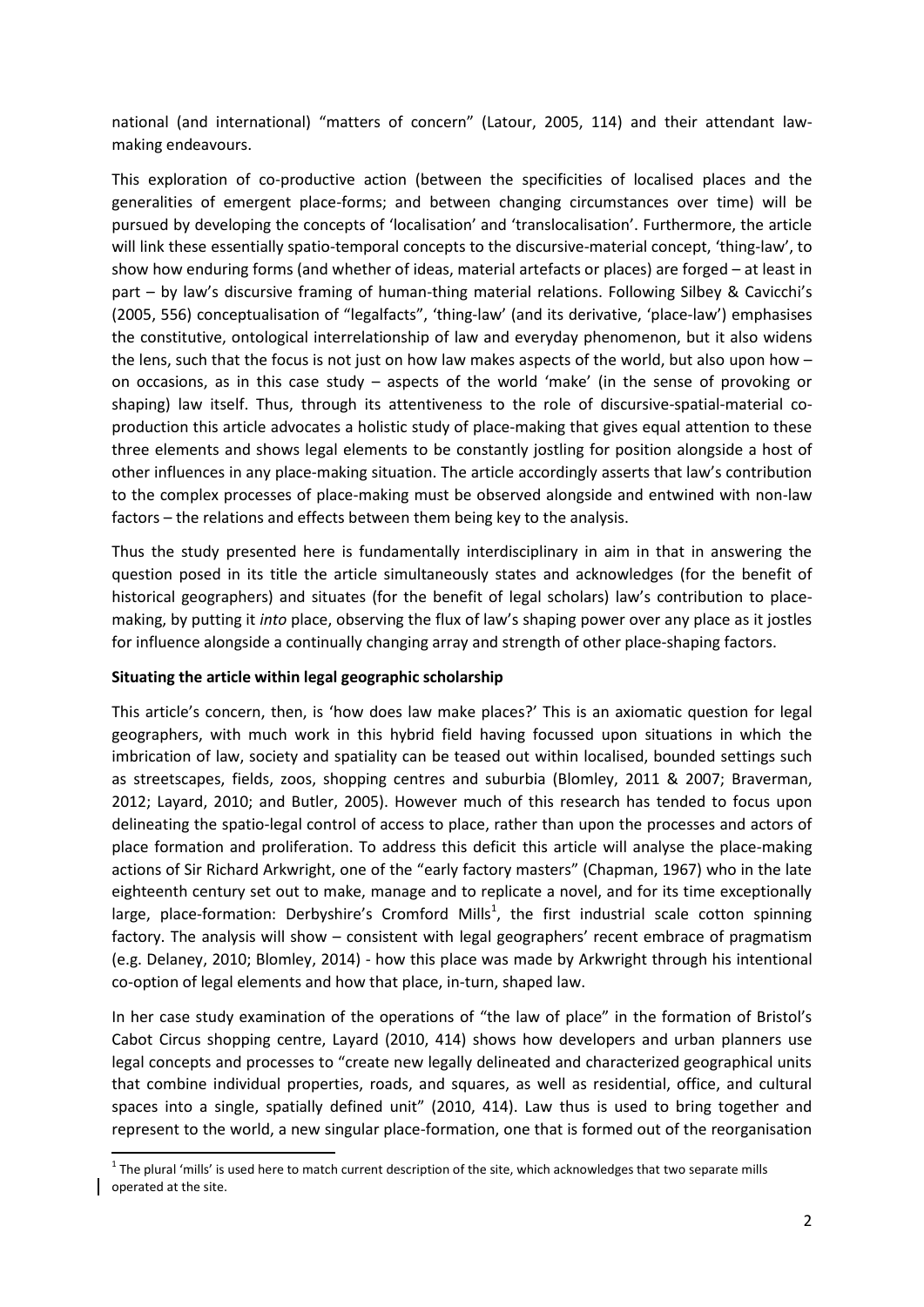– and redefinition – of existing local elements. This is the sense in which 'place' will be used in this study, and its concern is with law's role in the conceptualisation, stabilisation and replication of place-forms. Clearly few if any places have an entirely fixed and agreed identity, as Massey (2005) and others argue, place is relational – the possibility being that multiple orientations to a spatial area exist, each framing different, partially overlapping (in time and space) places at that location. But in the case of the place-form being examined in this study, the story of this place – Cromford Mills – is of its spatio-legal stabilisation: how that stabilisation was achieved, how it was maintained and what came along to threaten its integrity.

Layard's analysis of the Cabot Circus shopping centre interprets the active use of law within placemaking practices, as bringing about a form of modern enclosure of formerly public space, and concludes by asserting "a right to the city" in the critical tradition of Mitchell (2003). This focus upon urban critique within legal geography has produced many welcome insights into how power and inequality are implicated in the management of access to space or behaviour within it. But this article will largely eschew the standard critical legal geographical question of 'how is this place a control of space and how does it discipline those given or denied access to it?', for much has already been written about the emergence of cotton mills as (like prisons, asylums and workhouses) "complete and austere institutions" (Foucault, 1995, 231) in which child and adult labour was disciplined into machine-like regimens. Masterful analyses of the rise of industrial-scale 'institutional' buildings as places of control have been presented in the work of Foucault (1995), Melossi & Pavarini (1981) and Markus (1993).

This article does not seek to deny that facet, but wishes to see what else can be said about the place-law nexus in a very early iteration of such places. As industrial archaeologists Palmer & Neaverson note (1998), there is a danger with both hindsight and totalisation in interpretation of the early cotton mills. The documentary archive, and the physical evidence of the Cromford Mills site, both attest to the contingencies inherent in this place-form's early development. We now know through the subsequent concentration and elaboration of cotton mills, that this originating placeform and its emergent place-management techniques would lead in subsequent decades to the emergence of "total institutions" (Melossi & Pavarini, 1981, 147). But this rise of the "dark satanic mills" (Blake, 1811, 2) was an iterative, contingent process. It was an unplanned by-product of scaling up and pushing ever-further, what had earlier presented as simple, obvious and local trialand-error innovations at the early Mill sites aimed at attracting and ensuring a stable workforce at these early, geographically remote and unusual workplaces.

Cromford Mills' story enables an empirical, longitudinal study of the rise and fall of a proprietary place-formation, and an appreciation of the contingencies of that spatio-legal process. Furthermore, in adopting a historical approach and entangling architecture, archaeology, economic history, organization studies and science & technology studies, alongside law and geography, this study seeks to widen the lens of legal geography (following Braverman et al's (2014) recent call for this) and uses Latour's (2005) writings on localisation, association and law to hold its analytical assemblage.

The article will now briefly introduce the subject site, and then explain its conceptualisation of 'localisation', 'translocalisation' and 'thing-law', before turning back to the case study, and applying these concepts to three constitutive legal regimes that were entwined in the making, sustaining and replication of Cromford Mills, during the period 1770 to 1792.

#### **Welcome to Cromford Mills**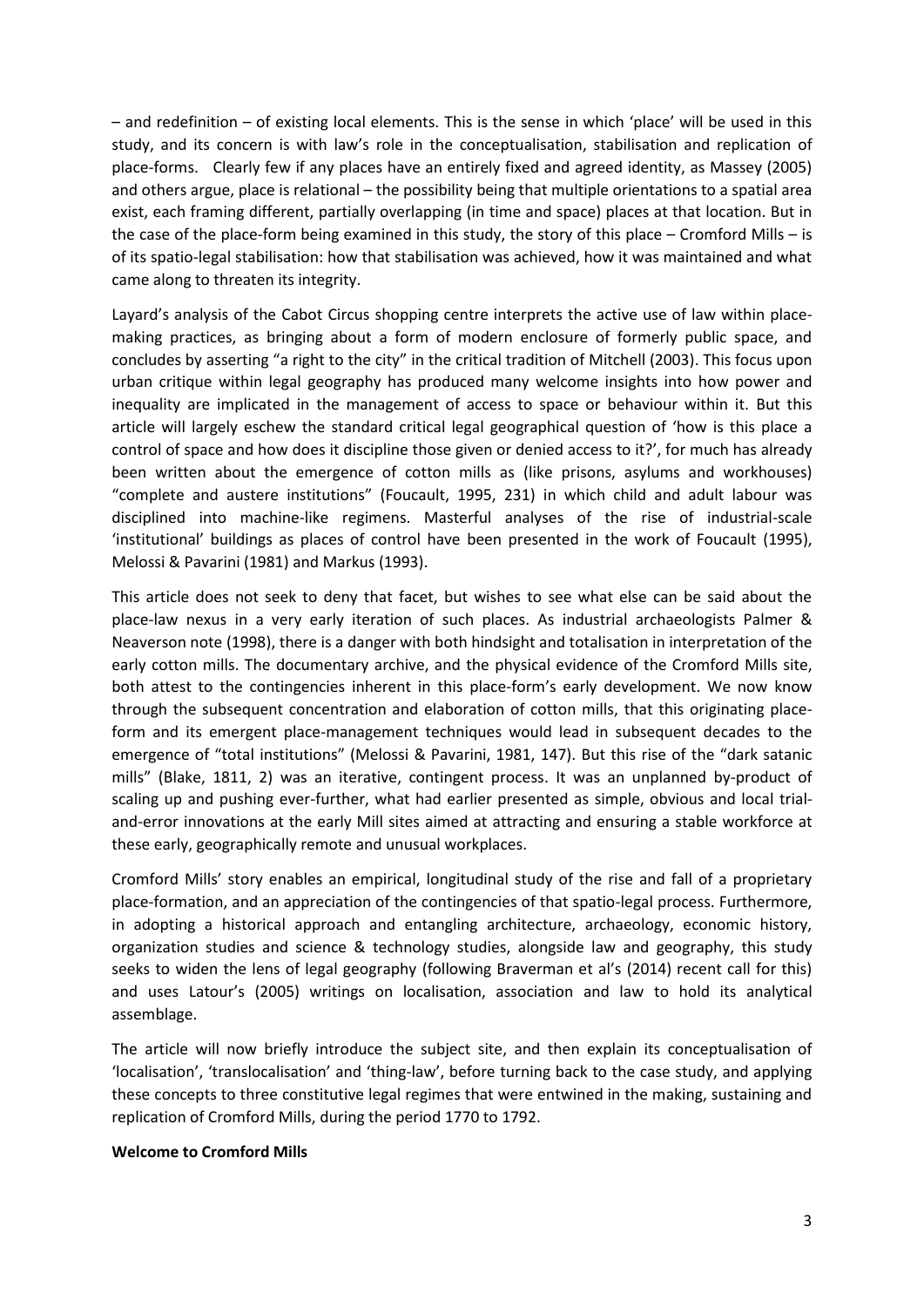In 1770 Richard Arkwright, a 38 year old barber from Preston in Lancashire, entered into a business partnership with a Derby hosiery miller, Jedediah Strutt and three others. The partners then took a lease over a small portion of land in the remote Derbyshire hamlet of Cromford, with the intention of building a water powered mill there to house and operate the 'water-frame', the mechanised cotton spinning process that Arkwright had patented in 1769. The partnership's first (five storey) cotton spinning mill was built at this site the following year, and an additional mill (seven storeys) was added in 1776 as Arkwright's business took off. Over the following 20 years Arkwright established further water-powered cotton mill sites in Derbyshire and licensed his technology for use in many more. By the time of his death in 1792 he was one of the richest commoners in the UK, he had been knighted, and was lauded as one of the key architects of the integrated, mechanised and capitalist mode of mass production.

Cromford Mills' role in spearheading the first wave of cotton mills has brought this place much scholarly attention from industrial archaeologists and economic historians and the main studies (Fitton & Wadsworth 1958 and Fitton 1989) were helpfully written in the 'Manchester tradition' of meticulous empirical based business history research, with their analysis grounded upon a "the microcosms of individuals, firms and families who were the operational agents of the activities concerned" (Matthias in Fitton, 1989, xii). This resource provides a rich empirical basis for a study of the spatio-legal dynamics of intentional place-making.

#### **Making place via the** *localisation* **of law**

The world is comprised of local applications, stabilisations or doings which affirm (or undermine) such abstractions as 'the global', within particular, and often embodied, pragmatic projects and this study seeks to follow Latour's exhortation to "stride towards the many local places where the global, the structural, and the total [are] being assembled and where they expand outward thanks to the laying down of specific cables and conduits" (Latour, 2005, 191). In its striding towards Cromford Mills, this study will present and analyse a case study of a place that, for a time, acted as a generative hub, the locus of a strong and influential translocal network of associations through which new ideas, forms and practices circulated. And at this part-place, part-machine site, the law was an important mediator of the constellated associations by which the idea and form of 'the factory' expanded outward from Cromford at the start of the, so called 'Industrial Revolution'.

But this study rests upon a view that law – in abstract and of itself – cannot drive an industry or its place-forms forwards on its own, through the sheer force of its own command or logic. Instead law works through *localisation* – its *em-placement* and embodiment into things and places. A provision in a statute that no-one at a place is aware of, and which is not incorporated into either the fabric of the place (e.g. via conformity to building codes, lease covenants or suchlike) or cultural systems of custom and practice for its management, is weak in its effect on that local situation. Thus the existence of 'as-made' generic law does not automatically shape the making of a place *necessarily.* Instead, there must be some process of localisation by which that provision has been brought to or asserted upon a site. Localisation will often also entail an adaptation to the specificity of local conditions – neither laws, ideas nor material forms will simply transplant 'as is' to their further sites, there will be mutations (which in the case of place, gives it its characteristic specificity, whilst still retaining some resemblance to the form from which it has derived).

But the range of law elements that may influence place-forming is heterogeneous and plural. Law is not just legislation. In addition, civil law (contract, tort, property) provides a tool-kit which placemakers can select from (and/or ignore). But the use of such tools to make or sustain a place, also requires localisation – these tools must be deployed, and their mark made upon space to form and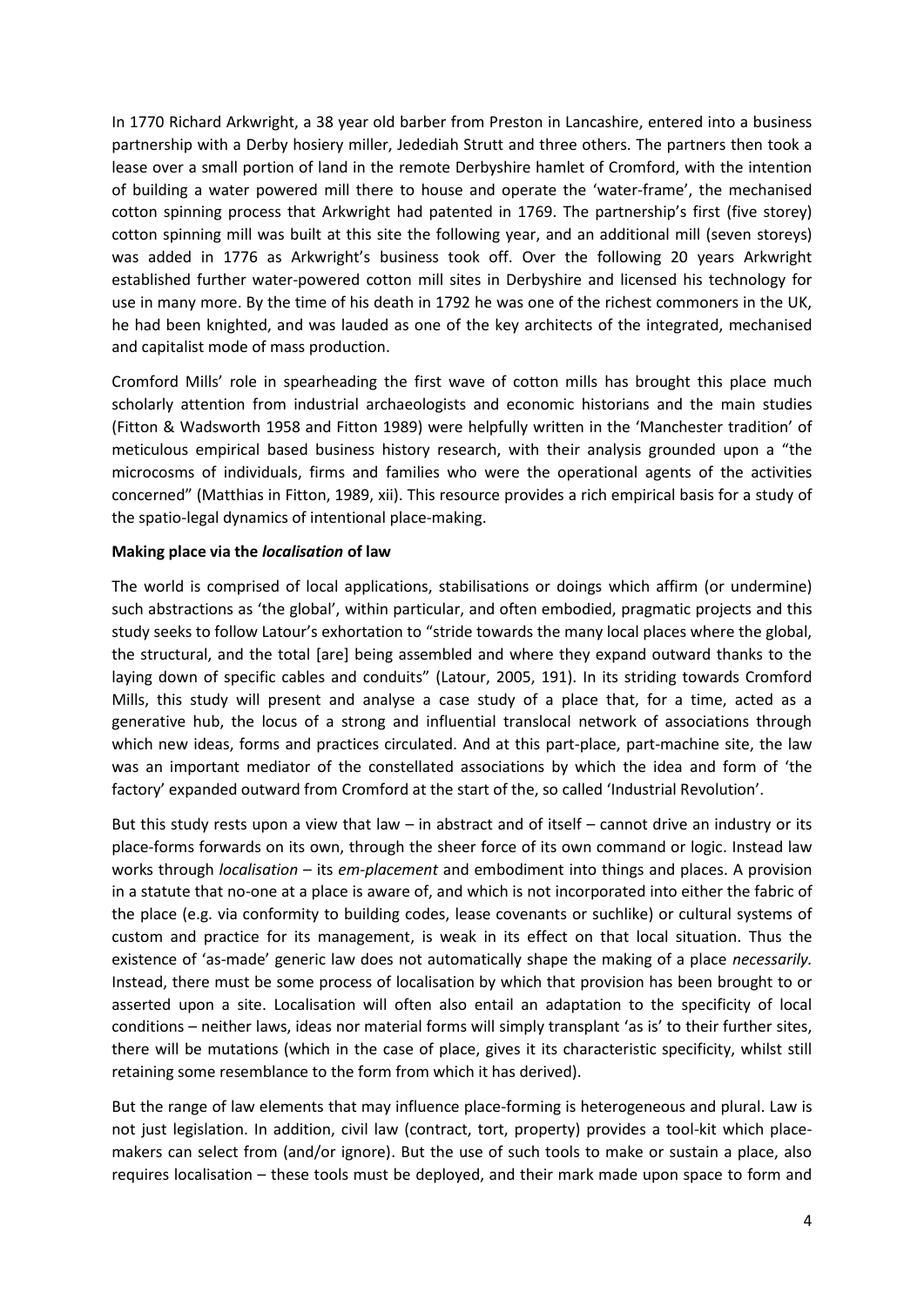stabilise place and its bounds. In this article – and as a contribution towards widening legal geography's own image of the law of place tool-kit - we hear of the place-forming influences of patent law at Cromford Mills, and glimpse Arkwright as an active agent, coming to terms with the "fragile force of law" (McGee, 2013, 147) and the relative efficacy of alternative techniques, to make and protect his places.

#### *Translocalisation* **– making places through transplanting localisations**

'Localisation' is posited above as a process by which a law element and/or a place-type is brought to, and becomes imbricated in a specific location. This picture of localisation is broadly consistent with legal geography's talk of place-making as a matter of "splicing" (Blomley 2003, 29), or the formation of "nomospheres" (Delaney, 2010) or "lawscapes" (Graham, 2011; Philippopoulos-Mihalopoulos, 2011). But legal geography's focus upon individualised places means that the processes by which law spreads across space - forming further iterations of place - has been given less attention. Here the notion of law's localisation can be widened to encompass the mobility of law itself, and its ability to contribute to both the spread of place-types and also the spread of legal consciousness (e.g. that of an infringer feeling the force of Arkwright's patent rights). Our question then becomes – how did Arkwright spatially and temporally *project* his law-based control over the proliferation of his machine-place formation?

Here the work of Benton (2010) on the geographies of imperial sovereignty in early modern European empires is instructive. Benton portrays the way in which European imperial expansion was achieved in its initial phases through the formation of enclaves and corridors. Territories were not brought under imperial dominion in one fell swoop, instead the spread of imperial sovereignty was spatially incremental, and with differing degrees of 'thickness' being achieved. Thus enclaves and corridors were the places in which the law of the colonialists held sway, and those places received a certain stability and identity from that sovereignty. Furthermore, Benton argues that that sovereignty was not a given once introduced to a locality  $-$  it had to be constantly performed in order to be maintained. Likewise the reach of Arkwright's proprietary law-effects, and of control over the dissemination of his place-formations, required active effort and his law-effects were felt more strongly in some areas than in others.

Benton argues that many agents acted as the means for the formation and sustaining of those zones of imperial sovereignty, and gives particular prominence to pirates' role as carriers of imperial sovereignty. This at first glance appears counter-intuitive, for pirates are culturally the epitome of lawlessness, but Benton shows that where-ever they went the pirates carried with them European notions of jurisdiction. In short, pirates helped to spread European imperial sovereignty, and the places that pirates made, were places made in the European jurisdictional mould. Benton styles such agents as "vectors" (2010, 112), using that expression in its biological sense of a carrier by which an infection is spread. This points to a mobility of law, but also to that transmissivity causing further localisations of the thing that is so transmitted, hence 'translocalisation'.

Benton shows the performative dimension of a core legal aspect of place-making (i.e. the imposition of imperial sovereignty upon a colonial territory). In particular she highlights the active, constitutive role of key local stakeholders (e.g. governors, traders, pirates, the indigenous population) in achieving the localisation of imperial law within these enclaves and corridors. This was achieved through both the governor's active imposition of imperial law's command and the settlers' active adoption of imperial law-tools to organise their trading and other activities by which they could settle and survive there. Whilst this on one level is simply another description of law's localisation, it is also an example of *trans*localisation – for in the iteration of those practices, and the mobility of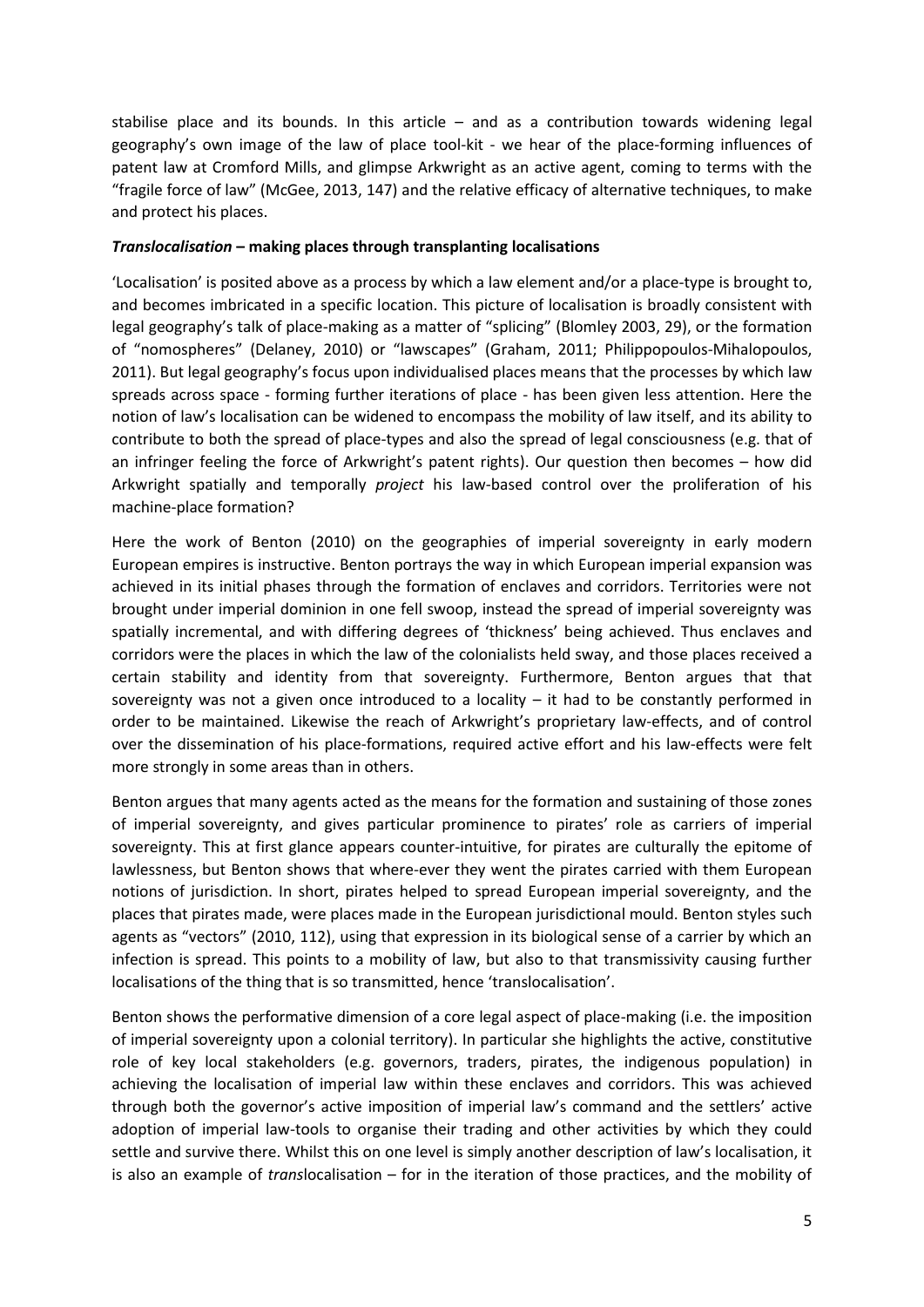their vectoring, multiple similar places are formed by reference to legal mores already tried and tested elsewhere (i.e. back in the European capitals from which the colonialists came). The vectors thus spread European laws, and in doing so replicated European formations of place.

This article seeks to trace Arkwright's vectoring of his proprietary law-effects and his Cromford Mills place-forms.

#### **Thing-law and place-making**

We are presently experiencing something of a 'material turn' in social theory (Latour, 2005; Whatmore, 2006; Barad, 2007; Miller, 2009; Bennett, 2010; Hodder, 2012; Olsen, 2013), and there are some tentative signs of that turn reaching legal scholarship, an early signal of which was Hogg's declaration that

"if we were to take the spatiality of legal practices seriously ... we should cease to look upon law as a closed, formal and acontextual system and see it instead as an assemblage of heterogeneous elements, discursive, social and technical. These elements include distinctive physical structures, spatial arrangements and rituals as well as texts and rules." (2002, 34)

Law then, is found in fragments scattered across the material-discursive entanglement that is our world, including its places, conversations and artefacts.

This material turn is not a lurch from a discourse fixated analysis to a dogmatic materialbehaviourism. It is instead a call to widen the lens of analysis, in crude terms to study both the baby and the bathwater. Thus Benton's study (2010) argues that the imperial enclaves and corridors were formed by a combination of material and discursive associations: the soldier's gunpowder, the merchant's cloth, the preacher's sermons and the governor's legal edicts. Human culture (of which law is part) is not separate from a 'natural' world, instead humans are unavoidably entangled with the non-human, and the taxonomic determining of 'types of things' (and their boundaries) is often a function of law's role in thing- and place-formations.

Law is acknowledged by Latour as an important part of the framing of things and their associations. Thus understanding how law was seen and used by Arkwright at Cromford Mills is an important key to understanding the formation, and durability, of this place-formation (and its ability to influence other places). But whilst law has glue-like, stabilising associative properties, its adhesion can be weak. McGee (2013) urges study of the manner and efficacy of "law's makings" (McGee, 2013, 128) and their durability. Law contributes to the making of things by directing resources (e.g. grants, tax incentives, requisitions, bans, taxes etc) towards (or away from) a particular object-goal or of formation. It also 'makes' via processes that directly materialise law-sanctioned forms into the built environment: for example as boundary fences, bus lanes and buildings constructed in conformity with legally approved permits or specifications. Law is a key part of materiality (the human/nonhuman relational nexus), because all human-made tangible and replicable things are at least in part the outcome of law-driven associative processes which, via texts and performative practices, weave law's abstract discursive elements into objects-in-the-world.

Silbey & Cavicchi (2005) have helpfully foregrounded the under-explored relationship between law and the formation and governing of things. Using the example of the motor car, they show how a car is both an assemblage of mechanical parts and the result of an intertwined set of policy and legal processes. They emphasise that the conditions of possibility for the existence of any car are substantively set by a quiet but potent set of laws that tell us whether cars are allowed to exist, how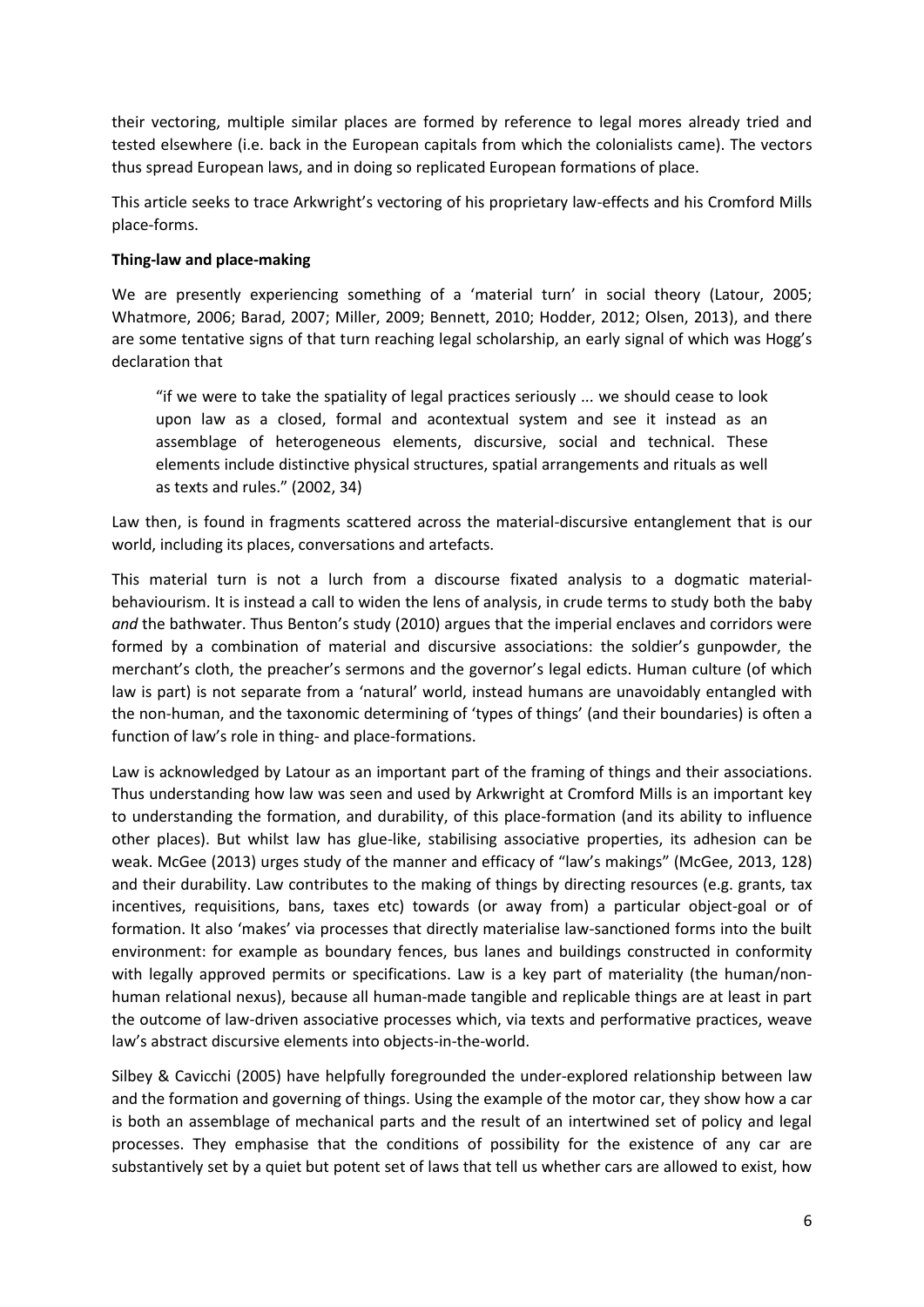they should perform and what they should look like. Law then, has a fundamental ontological function, it shapes how things are, or can *be*.

*Thing-law* is law's framing of the permissibility and form of objects and the defining of their essential (or most important) qualities. Thing-law (and the law of place, or *place-law*, is a sub-set of thing-law) is part of this medley of associative and vectoral processes by which both models of places and localisations of law can travel and replicate. A study of thing-law in the spirit of Silbey & Cavicchi should show how a legal formulation (clearly a *discursive* artefact) affects (and/or is affected by) a material artefact, and how each affects the performance or proliferation of the other within the bounds of temporality and spatiality.

The following three Cromford Mills examples will seek to explicate the thing-law and place-law relationship, and show law's involvement in the localisation and translocalisation of an influential place-formation (Arkwright style cotton mills). Indeed, in its concern for tracing the making and the circulation of 'forms' of a type of place this paper will show that the boundary line between thinglaw and place-law is only one of size, fixity and divisibility (i.e. places are more mutable – prone to change, variable interpretation and sub-division - than cars). And yet, both cars and factories are regularised associations of permitted artefacts – forming stabilised objects, in turn comprised of other smaller objects. Legal geographers must trace how the law is being used by human actors to allow, recognise and reproduce distinct thing- and place-types. In short, they must show how law helps to make things and places.

#### **The Calico Acts, thing-law and Cromford's conditions of possibility**

1

As Berg (1994) notes, economic historians have argued at length about the causes of the Industrial Revolution. But one factor is often overlooked. It alone did not cause the cotton rush, but it did *allow* it. Changes to the legal status of cotton within England during the eighteenth century enabled Arkwright and his partners to make things at Cromford Mills that could be lawfully sold and circulated. Without those changes Arkwright would have had little if any reason to build his mills there, or anywhere else. Cotton's thing-law status under the Calico Acts<sup>2</sup> of the early eighteenth century had to be changed, before the cotton mill could appear as the exemplar of a new industrial place-form.

The Calico Acts show what was important to polity and society at the dawn of the eighteenth century. They represent a form of industrial regulation that at one glance appears familiar to modern eyes – an attempt to promote certain industrial sectors, and to supress other less desirable commercial developments. However, the focal point of this legislation is alien to our understanding, with its expressed allegiance to one type of textile over another, and the surrounding atmosphere of passion and violence attaching to that divide.

In the late seventeenth century the East India Company had started to import Indian calicos (printed cotton fabrics) into England. These textiles proved to be very popular, but also came to be symbols of unpatriotic indulgence. This sentiment in part was due to the prevailing mercantilist economic creed which saw any net outflow of capital from the nation (here as payment for imported Indian calicos) as undesirable. It was also in part due to fear that the increasing popularity of cotton goods would undermine the English woollen textiles industry, a sector with both an important economic

 $2$  Whilst history books talk confidently of itemised 'Calico Acts' none actually bore this name, the statues in question (although passed in an era when short titles had yet to stabilise) were the [Woollen Manufactures Act 1688](https://exchange.shu.ac.uk/owa/redir.aspx?C=aguZvsI-D0CDiKw9RTUTyTprXRW8RNIImLPfpXHEr2XIsBuPqKV9bRe9noGQhW8HSAZrHk3mr4k.&URL=http%3a%2f%2fen.wikipedia.org%2fw%2findex.php%3ftitle%3dWoollen_Manufactures_Act_1688%26action%3dedit%26redlink%3d1) c. 32[; Woollen](https://exchange.shu.ac.uk/owa/redir.aspx?C=aguZvsI-D0CDiKw9RTUTyTprXRW8RNIImLPfpXHEr2XIsBuPqKV9bRe9noGQhW8HSAZrHk3mr4k.&URL=http%3a%2f%2fen.wikipedia.org%2fw%2findex.php%3ftitle%3dWoollen_Manufactures_Act_1702%26action%3dedit%26redlink%3d1)  [Manufactures Act 1702](https://exchange.shu.ac.uk/owa/redir.aspx?C=aguZvsI-D0CDiKw9RTUTyTprXRW8RNIImLPfpXHEr2XIsBuPqKV9bRe9noGQhW8HSAZrHk3mr4k.&URL=http%3a%2f%2fen.wikipedia.org%2fw%2findex.php%3ftitle%3dWoollen_Manufactures_Act_1702%26action%3dedit%26redlink%3d1) c. 22[; Woollen, etc., Manufactures Act 1720](https://exchange.shu.ac.uk/owa/redir.aspx?C=aguZvsI-D0CDiKw9RTUTyTprXRW8RNIImLPfpXHEr2XIsBuPqKV9bRe9noGQhW8HSAZrHk3mr4k.&URL=http%3a%2f%2fen.wikipedia.org%2fw%2findex.php%3ftitle%3dWoollen%2c_etc.%2c_Manufactures_Act_1720%26action%3dedit%26redlink%3d1) c. 7; the Manchester Act 1736 and th[e Duty on Cotton](https://exchange.shu.ac.uk/owa/redir.aspx?C=aguZvsI-D0CDiKw9RTUTyTprXRW8RNIImLPfpXHEr2XIsBuPqKV9bRe9noGQhW8HSAZrHk3mr4k.&URL=http%3a%2f%2fen.wikipedia.org%2fw%2findex.php%3ftitle%3dDuty_on_Cotton_Stuffs%2c_etc._Act_1774%26action%3dedit%26redlink%3d1)  [Stuffs, etc. Act 1774](https://exchange.shu.ac.uk/owa/redir.aspx?C=aguZvsI-D0CDiKw9RTUTyTprXRW8RNIImLPfpXHEr2XIsBuPqKV9bRe9noGQhW8HSAZrHk3mr4k.&URL=http%3a%2f%2fen.wikipedia.org%2fw%2findex.php%3ftitle%3dDuty_on_Cotton_Stuffs%2c_etc._Act_1774%26action%3dedit%26redlink%3d1) c. 72.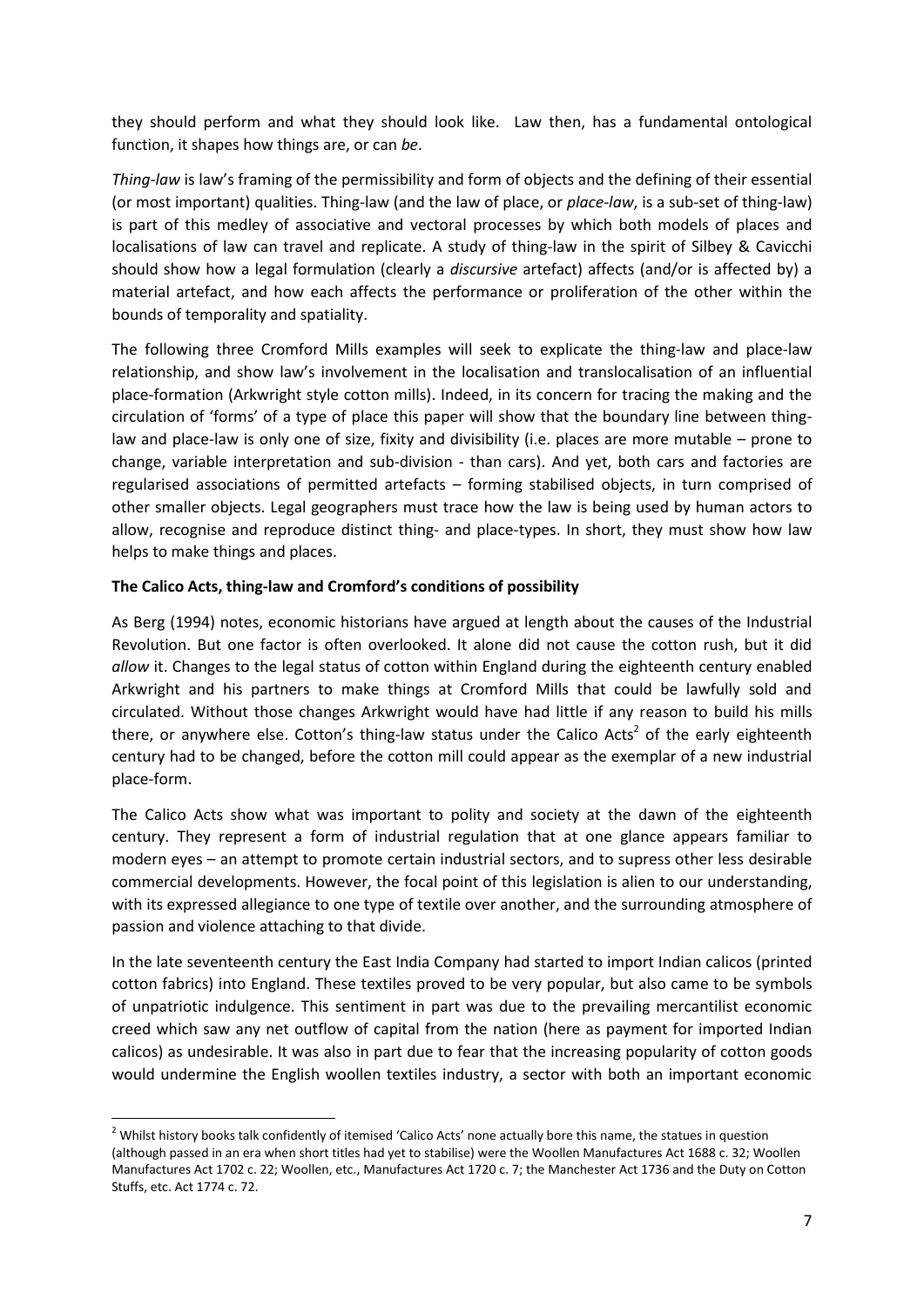and deep-seated political/cultural contribution to English society. Englishness was epitomised by wool – a link embodied in the woolsack that is still the seat of the Lord Speaker of the House of Lords.

The Calico Acts then, were partly a measure to protect the home-grown woollen industry against the threat of foreign fibres and fabrics, but they were also attempts to assuage anti-calico mobs, whose activities included attacking calico wearing women in the street, sometimes by throwing acid. The 1721 Act sought to co-opt the public, through a £5 bounty payable to any informer who brought a calico wearing miscreant before a magistrates. Streets, via this thing-law, became surveillancescapes, places in which the anti-calico campaigners could continue (less violently) their defence of wool, with some statutory backing.

The Calico Acts also turned cotton into contraband. In 1700 the retail and consumption of India's printed calicos was banned and then in the face of rising imports of *unprinted* Indian calicos a further Act was passed in 1721 banning the import of calico whether printed or plain.

In 1736 the Lancashire cotton industry obtained a relaxation via the so-called 'Manchester Act' that permitted *half*-cotton goods made with a flax warp and cotton weft<sup>3</sup>. By the time Arkwright was ready to launch his cotton thread producing business in 1771 - which could produce cotton of sufficient strength that it could replace the use of flax as warp thread and thus open an era of British made *full*-cotton goods - the legal status of domestically produced calicos required urgent clarification. In other words a clear re-formulation of cotton's thing-law was needed in order for the Cromford Mills to be viable.

Arkwright and his associates petitioned Parliament for this purpose in 1774. Strutt, Arkwright's partner, pointed to the instability of cotton thing-law under the Calico Acts, highlighting that in the Manchester area printed British calico was being charged excise duty at 3d per yard, whilst in London the same fabric was being charged excise at 6d, the rate applicable to imported calicos. The petition called for the law to be clarified, and in the adventurers' favour.

The lobbying process also saw Strutt proposing to the Board of Excise that English calico needed to travel with its own embedded declaration of conformity, and the Board decided upon a requirement for three blue warp threads to run the full length of the cloth, and an indelible stamp mark to be affixed at each end declaring 'British Manufactory'. Thus the cloth would vouch for its own legality.

Here is an instance of law's materialisation - of law's concern for international trade and its effective regulation – being localised within the very body of individual rolls of cloth. And here, is Arkwright's realisation that the fortunes of his place (Cromford Mills) was entwined with the thing-law status of its products and their regulation.

#### **Translocalising Cromford Mills: Arkwright's patents and the proliferation of a place-model**

For Thomas Carlyle, writing in 1847, Cromford Mills was the "Mother of all Mills" (quoted in Fitton, 1989, 229) and in his evidence to a 1816 Parliamentary Inquiry on the factory system prominent mill owner, Sir Robert Peel said of Arkwright: "we all looked up to him and imitated his mode of building" and "our buildings were copied from the models of his works" (quoted in Fitton & Wadsworth, 1958, 98)<sup>4</sup>. In this section we will consider the extent to which the thing-law (and corresponding place-law)

1

 $3$  In textile weaving the warp runs lengthwise (vertically) and the weft runs transverse (horizontally).

<sup>&</sup>lt;sup>4</sup> One unauthorised German iteration of his model, even translocalised the name of Cromford itself. Part of Ratingen is named after Cromford, as this is where in 1783 Johann Gottfried Brügelmann erected the first cotton spinning factory on the European continent.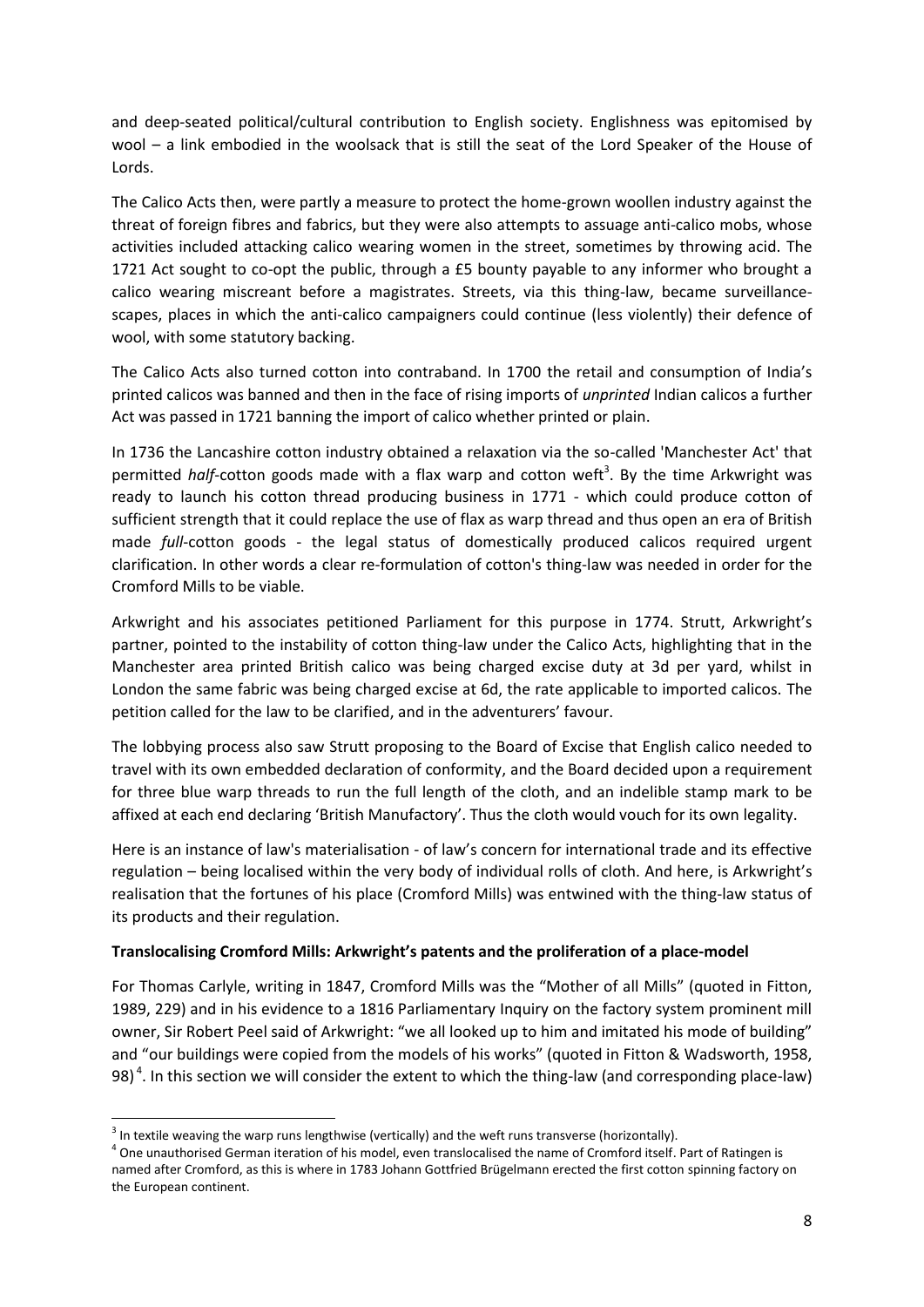function of Arkwright's two patents drove, or shaped this translocalisation of his then revolutionary place-idea.

#### *How did Arkwright's place-model spread?*

Using a 1788 survey Chapman (1981, 6) shows massive expansion, from 15 or 20 mills "built on Arkwright principle" at the start of the 1780s to over 200 by 1788. These first-wave mills replicated Arkwright's cotton spinning technology, his plant's scale and built-form<sup>5</sup>. Some did so lawfully, under licence to Arkwright. Others adopted Arkwright's patented technology without authority, and faced the risk of Arkwright's periodic actions against infringers.

It appears that initially Arkwright sought to use his 1769 water-frame patent to prevent competition<sup>6</sup>. Arkwright's decision to patent was a characteristic pre-emptive, defensive measure set in the uncertain legal terrain of eighteenth century patent law – for to fail to patent could mean exclusion from use of your own invention by another's rival patent. There is no evidence of Arkwright having licensed his technology prior to the securing of his second patent in 1775. This second patent related to a group of cotton preparation techniques (such as mechanical carding) and represented an attempt by Arkwright (by then wealthy and market dominant industrialist) to further entrench his dominance by extending his control to the preparatory stages of cotton thread production.

Arkwright's fixation with controlling competition would have a number of effects upon the physical form of both Cromford Mills, and the proliferation of Cromford-like places. Arkwright's first Cromford Mill, at five storeys - with machinery filling every floor - was a sea-change from the diffuse, home-working arrangements (and corresponding place-formations) of the day. But it was a change of scale that was exaggerated by Arkwright for his own commercial ends. His mills simply did not have to be *that* big. For Berg (1994, 241) it was actually Arkwright's patents that "enclosed the [water-frame] within a factory" – his technology could have been released for use in smaller scale ventures, but Arkwright chose not to do this. There was nothing that required Arkwright's technology to be applied only at factory-scale utilisation. Instead factory-scale adoption of his technology (and thus assurance of a faithful replication of the Cromford Mills model) appears to have been a product of his refusal to licence his technology to mills with a production capacity of less than 1,000 spindles. For its time, this required a quantum leap in the size of industrial buildings, and building and running such super-mills would require substantial capital outlays. This would deter all but the most serious of competitors, and Arkwright set his royalty rates high also. Therefore, through the terms of his licences, Arkwright forced the proliferation of Cromford-sized mills. But he also inadvertently provoked the development of unlicensed mills in Scotland and in Ireland, areas where Arkwright's second patent did not apply<sup>7</sup>.

The patent law of the eighteenth century was vague, deriving from the residues of Crown monopoly granting powers in the wake of the 1624 Statute of Monopolies and a patent was only strong once it had survived the ordeal of a legal challenge. In 1781 Arkwright brought proceedings against nine patent infringers. One infringer, a Colonel Mordant, decided to resist and received support to do so

**.** 

<sup>&</sup>lt;sup>5</sup> Care needs to be taken here, as Berg (1994) shows, of the 900 cotton spinning mills in the UK in 1800 300 were of the large factory Arkwright type, whilst 600 were much smaller establishments, using rival spinning technologies. However, that Cromford Mills could spawn 300 imitators is considered remarkable in its own terms, and warrants this paper's attention.

 $^6$  The patent conferred exclusive right to use that technology during the 14 year period of the patent.

<sup>&</sup>lt;sup>7</sup> 'English' patents covered England & Wales, Berwick-on-Tweed and (on request) the colonies. But Scotland & Ireland maintained separate patent systems until 1852.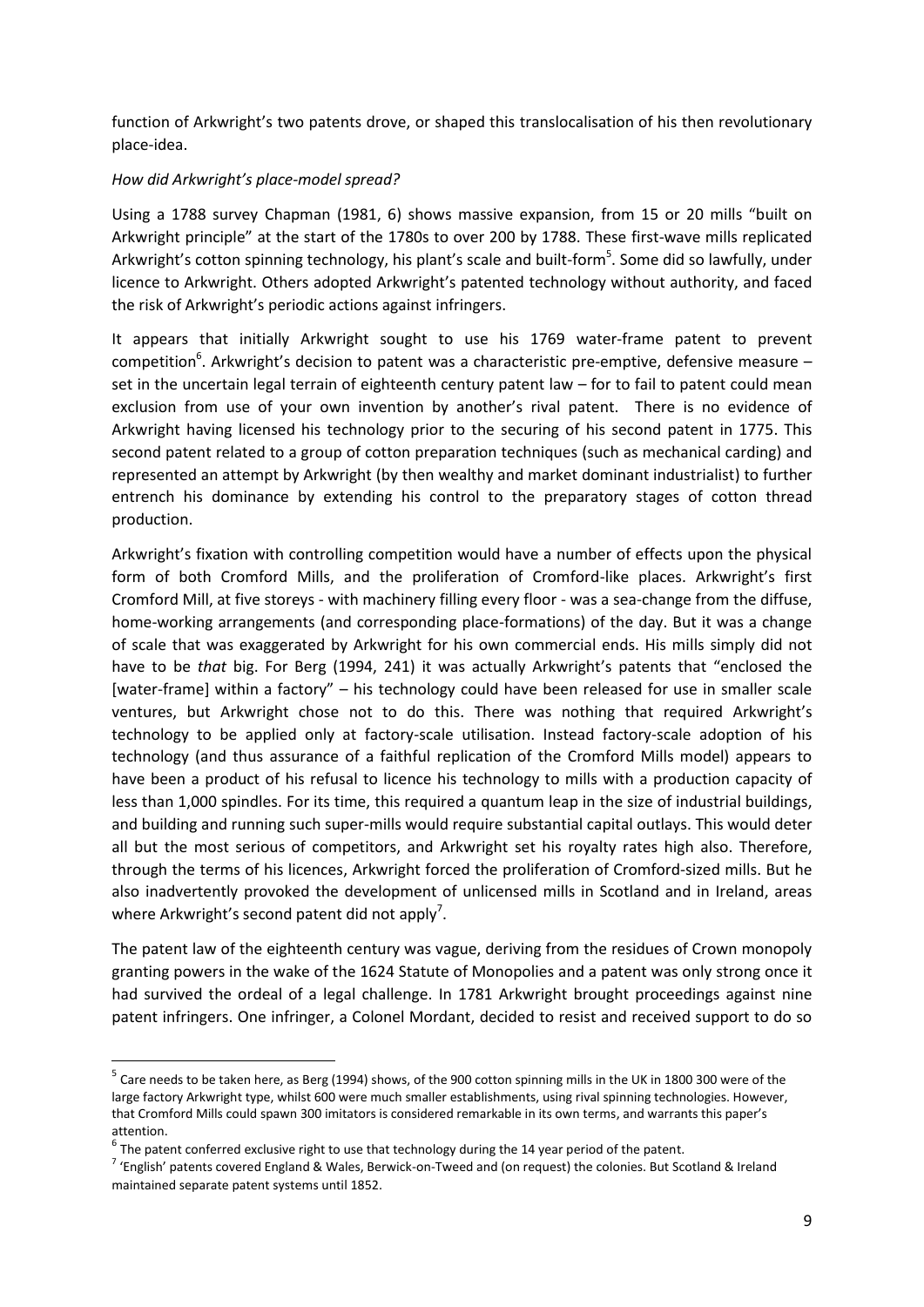from a group of Manchester cotton spinners. Mordaunt's defence was successful<sup>8</sup>, and Arkwright's defeat encouraged others to adopt Arkwright's carding processes freely.

In 1782 Arkwright petitioned Parliament to extend his original 1769 patent, hoping to follow the example of James Watt who had successfully done so for his steam engine patent in 1775. But by the 1780s the monopoly rights attending to the hallmark inventions of the 'industrial revolution' were increasingly coming under attack. Arkwright's application was duly opposed by Manchester spinners, and defeated. In an attempt to reassert his 1775 patent Arkwright brought a new infringement case against Peter Nightingale<sup>9</sup> in early 1785, it was successful, but six months later via a writ of *scrie facias<sup>10</sup>* Arkwright's second patent was declared invalid*<sup>11</sup>*, and a new wave of cotton mill building could begin, free of the shackles of Arkwright's patents.

In might be expected – viewing the situation through modern eyes – that Arkwright's patent documentation would have proved to be one of the main vehicles by which a knowledge of how to build an Arkwright type mill would have circulated. However, it appears that contemporary vagaries of patent law prevented this, and instead Cromford-type mills were replicated by the commercial training and assistance provided by Arkwright as part of the licensing of his technology, and by industrial espionage. The dominant way of spreading technical know-how was through seeing and doing – not through writing things down (Pottage & Sherman, 2010). For much of the eighteenth century the thing-law action of patents presented vaguely bounded, indeterminate "fuzzy objects" (Macleod, 1988, 7). Pottage & Sherman (2010) show that the notion that a patent would directly enable the replication of an invention at a new location, was itself the product of the rise of the machine age, as a notion of facsimile reproduction had not existed before and by the 1770s patent law was starting to evolve and the specificity of Arkwright's patents came under scrutiny. By his own admission Arkwright's second patent was vague – providing only partial<sup>12</sup> and opaque depiction of the inventions<sup>13</sup>. In 1778, in *Liardet -v- Johnson*<sup>14</sup> the principle was finally established that patents represented a social compact, in which the inventor shares his invention with society at large through a workable specification, in return for a period of monopoly rights. That principle saw the revocation of Arkwright's patents in *R. -v- Arkwright* (1785) 15 .

#### *Patents, secrecy and the enclosure of Cromford Mills*

In the wake of his 1785 defeat, and the loss of his patents, Arkwright changed tack, seemingly losing faith in the law's protection of his inventions. This turn enables us to consider how his physical management of his Cromford Mills site was a materialisation (and thus localisation) of his legal machinations.

From the outset Arkwright had had a three-pronged strategy for protecting the commercial value of his inventions, so far we have considered two of these: first, by promoting large mills which competitors would struggle to match; and secondly protecting (and enforcing) his patent rights. But the third, concerned the physical embodiment of secrecy at Cromford Mills. On this latter –

1

<sup>8</sup> *Arkwright –v- Mordaunt* (1781) unreported, K.B. (cited in *R-v- Arkwright* (1816) Dav. Pat. Cas. 61)

<sup>9</sup> *Arkwright –v- Nightingale* (1785) Dav. Pat. Cas. 37, (K.B.)

<sup>&</sup>lt;sup>10</sup> A proceeding by which the validity of a patent may be called into question.

<sup>11</sup> *R. –v- Arkwright* (1785) 1 Hayward's Pat. Cas. 263 (K.B.)

<sup>&</sup>lt;sup>12</sup> The trial revelled also that the specification included certain elements that Arkwright had never used in his own factories, and which – through superfluous *addition* - appeared included in order to confound any copyist.

<sup>13</sup> Arkwright had publically admitted that his specification was intentionally vague, but had claimed that this was intended to prevent his technology being replicated abroad.

<sup>14</sup> (1780) 62 Eng. Rep. 1000 (K.B.)

 $15$  1 Havward's Pat. Cas. 263 (K.B.)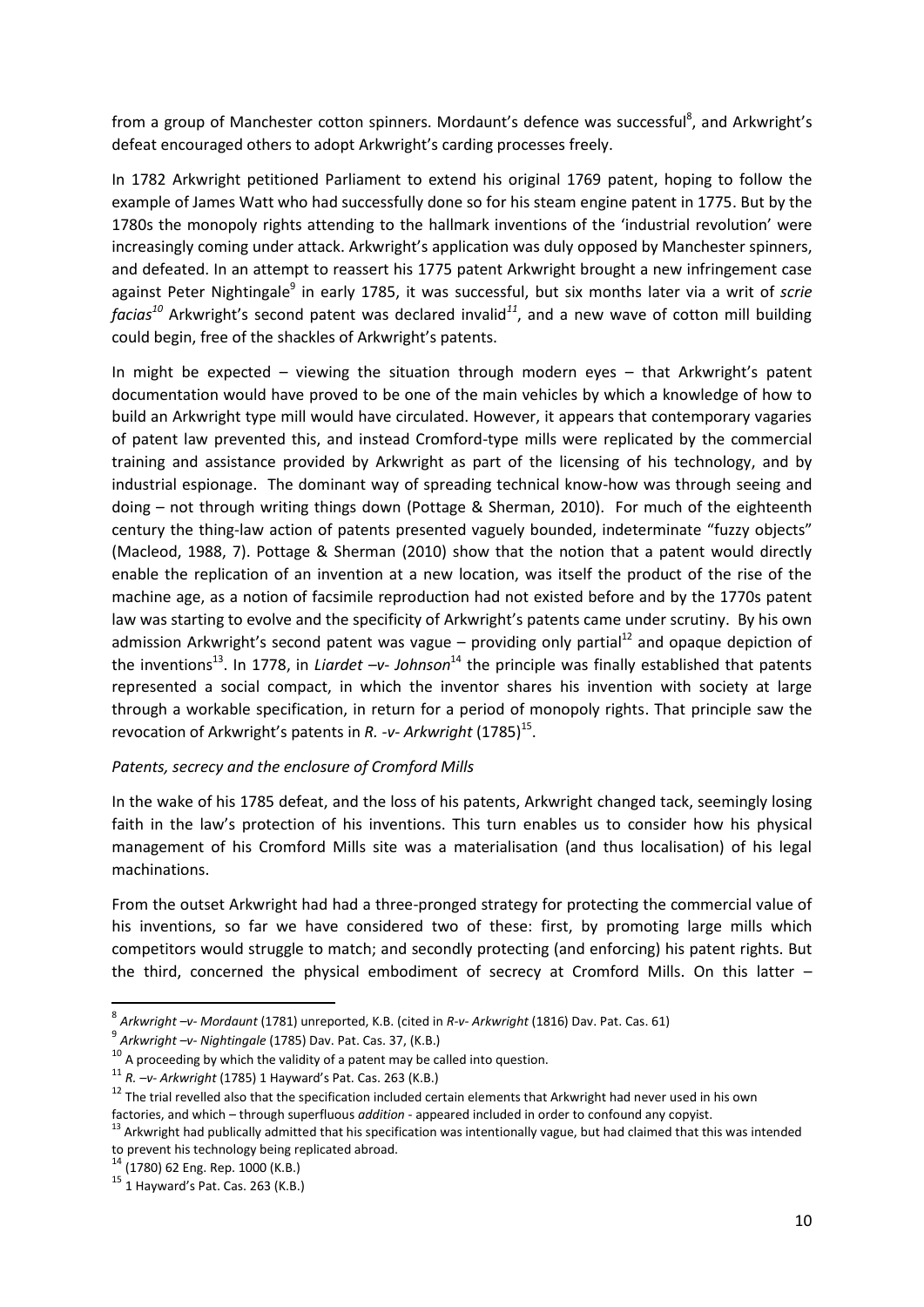eminently practical – instance of place-making, one of the few surviving communications penned by Arkwright is a short letter to Strutt from 1772, in which Arkwright urged Strutt to hasten to supply locks for the newly built first Cromford mill, it also shows Arkwright to be gravely concerned with providing physical security for his premises and its innovative mechanical contents: "I am Determind for the feuter [future] to Let no persons in to Look at the wor[k]s" (quoted in Fitton, 1989, 32).

Chapman (1967) suggests that it is likely that Arkwright's partner, Strutt also shared his concern for physical secrecy, pointing out that Strutt's own Derby hosiery mill had been constructed without windows – the sole illumination being provided by skylights, to deter the industrial espionage of onlookers. Indeed Chapman sees the choice of factory form (with production processes and apparatus centralised into a single controllable place, rather than distributed across multiple venues) as motivated by a desire to 'build' a place of secrecy, a physical strategy developed in the face of the vagaries (and costs) of the patent system.

But there was also another reason why Arkwright and his partners wanted to make Cromford Mills a secure, defensible place. Arkwright was haunted by fear of the mob. In 1768 spinners had attacked inventor James Hargreaves' spinning jennies in Lancashire. Arkwright had left Preston around the same time and chosen Cromford because of its remote location, and the fact that it was not in an established textile producing area (but still fairly close to the hosiery trade centred around Nottingham, the source of Strutt's fortune).

During its first 20 years of operation Cromford Mills came increasingly to represent a "gated community" (Atkinson & Blandy, 2007) physically manifesting both Arkwright's realisation that patent rights-alone would not protect his business, and his fear of the threat of proto-Luddite<sup>16</sup> mobs. It is particularly notable that in the period 1785 (the year he lost his patent protection) to 1791, satellite buildings sprang up around the perimeter of the site, each joining to their neighbour to ultimately form an enclosed compound, accessible only through a portcullis-like gate with attendant gatehouse (Menuge, 1993; Palmer & Neaverson, 1998). And this fortification featured an absence of ground floor level windows at exterior street level, to prevent in-lookers and attackers alike.

In addition to industrial espionage, violent protest by those disadvantaged by socio-technological change in the textile industry was an occupational hazard for the early factory masters. Arkwright had direct experience of angry mobs. In 1779 his plans to build a mill in Lancashire had been thwarted when rioters attacked his part-built Birkacre mill, in Chorley, Lancashire and burnt it to the ground. The mob had then threatened to march on Cromford. In defiant response Arkwright announced that they would be met there by an improvised local force who would defend the Mill compound with 1,500 small arms, a battery of cannon and 500 polearms.

In this instance, Arkwright chose not to entrust his site's security to legal prophylactics (such as injunctions, or to petition for protective legislation as Strutt would later do in 1788). But Arkwright was by no means anti-law, and showed no hesitation in recourse to it when it suited him. In the aftermath of the Chorley attack he sought legal advice on whether a claim for compensation under the 1714 Riot Act could cover lost stock in addition to damage to buildings<sup>17</sup>. And Arkwright's question was essentially one of thing-law: how was the Act viewing Birkacre Mill? As a set of buildings, or as a place of manufacture, with valuable artefacts there additional to the buildings?

1

<sup>&</sup>lt;sup>16</sup> 'Proto-', because The Luddites, and their famous attacks on mechanical looms, would not appear until the 1810s, but occasional riots against aspects of textile mechanisation had been a feature of the late 1700s.

<sup>&</sup>lt;sup>17</sup> A subsequent petition by Arkwright to Parliament seeking compensation for the attack was unsuccessful.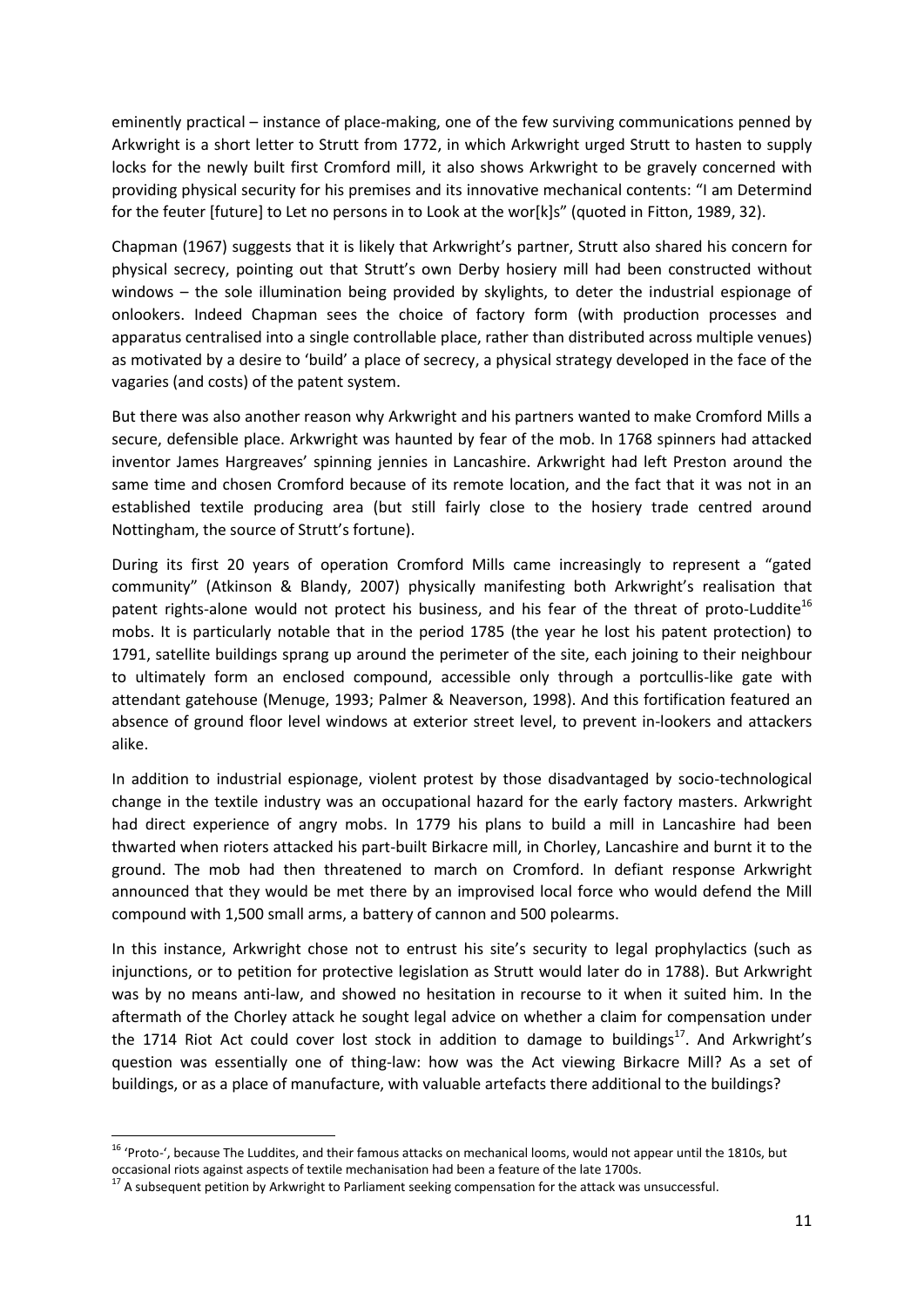Following the attack in Chorley (and death threats he had received from Manchester), Arkwright decided to abandon his plan to build mills in Lancashire. But even the East Midlands were not without unrest. Strutt had experienced attacks upon his hosiery business' sites Nottingham, and would later be instrumental in a campaign that successfully lobbied Parliament for the Protection of Stocking Frames etc Act 1788 which – as a further instance of textile related thing-law - defined hosiery looms and framework knitting frames as worthy of special protection in the face of frame breaking and theft by local Nottinghamshire hosiery weavers. The 1788 Act exhibits a preoccupation with attempting to control what weavers might do to weaving apparatus loaned to them as part of the traditional 'outworking' system. It sought to reach into 'private' homes of weavers, in pursuit of the regulation of things that they might have there. Such legislative protection was simply not needed for an Arkwright factory, for his machines were in the relative safety of their owners' establishment<sup>18</sup>.

#### *Journeymen, migration and the normativity of Cromford Mills*

But – as we have seen – Arkwright struggled to control the proliferation of illicit copies of Cromford Mills. Whilst extraordinarily large, Cromford Mills' buildings were of a 'time-less' block form, built by local craftsmen well versed in the stout form of water-powered corn mills and the machinery within them was a collection of gears, wheels and axles. No surprise then that Arkwright advertised for clock-makers and wheel-wrights to help build his first mill. This was not high technology that could only be mastered by staff initiated through years of apprenticeship. Arkwright knew – from his own experience – that a place such as his could be built by anyone, using existing craft skills. Surviving indentures show that Arkwright sought to impose confidentiality clauses and sureties upon his workers – fearing the replication of Cromford Mills through his trained staff moving elsewhere. And there is considerable evidence that despite such clauses, rival mills were indeed established by former Arkwright staff, sometimes with his blessing, and at other times not. Indeed, one of Strutt's employees – Samuel Slater – who had learnt the workings of Strutt's Arkwright-style cotton mill at Belper, left Derbyshire for the United States in 1789, and there founded North America's first cotton mill at Pawtucket on Rhode Island in 1791, thereby transplanting the Arkwright mill to a new continent.

But in taking such steps, these employees were merely continuing a trend of licit and illicit translocation of textile mills, for in scale and form Cromford Mills was actually itself a replication of the Lombe brothers' 1722 silk mill at Derby, which itself was based upon an illicit appropriation of Italian silk spinning technologies. Indeed the story of the establishment of non-native textiles (like silk and cotton) in England, is one of opportunistic migration – of people carrying knowledge (recalling here Benton's vectors) - seeking out enclaves that best suited them, places were existing conditions were conducive to commercial success. Thus Arkwright had sought out Derby and Nottingham for their prominence in silk and hosiery, and those textile trades had migrated to those towns because of the break-down of trade guild controls that had, until 1728 concentrated this production into the Huguenot centres of London. That control had been declared unenforceable in a case before Nottinghamshire magistrates, who had refused to recognise the restrictive apprenticeship and production control ordinances of the London Company of Framework Knitters.

**.** 

 $18$  But law would not be absent inside the mills – owners devised their own rules to keep their workers attentive to their tasks, and Bentham's design for the *Panopticon* in (1791) reflected a widespread belief that workers aggregated within factories would need overseeing, and workplace rule systems were developed locally and iteratively in order to discipline the factory.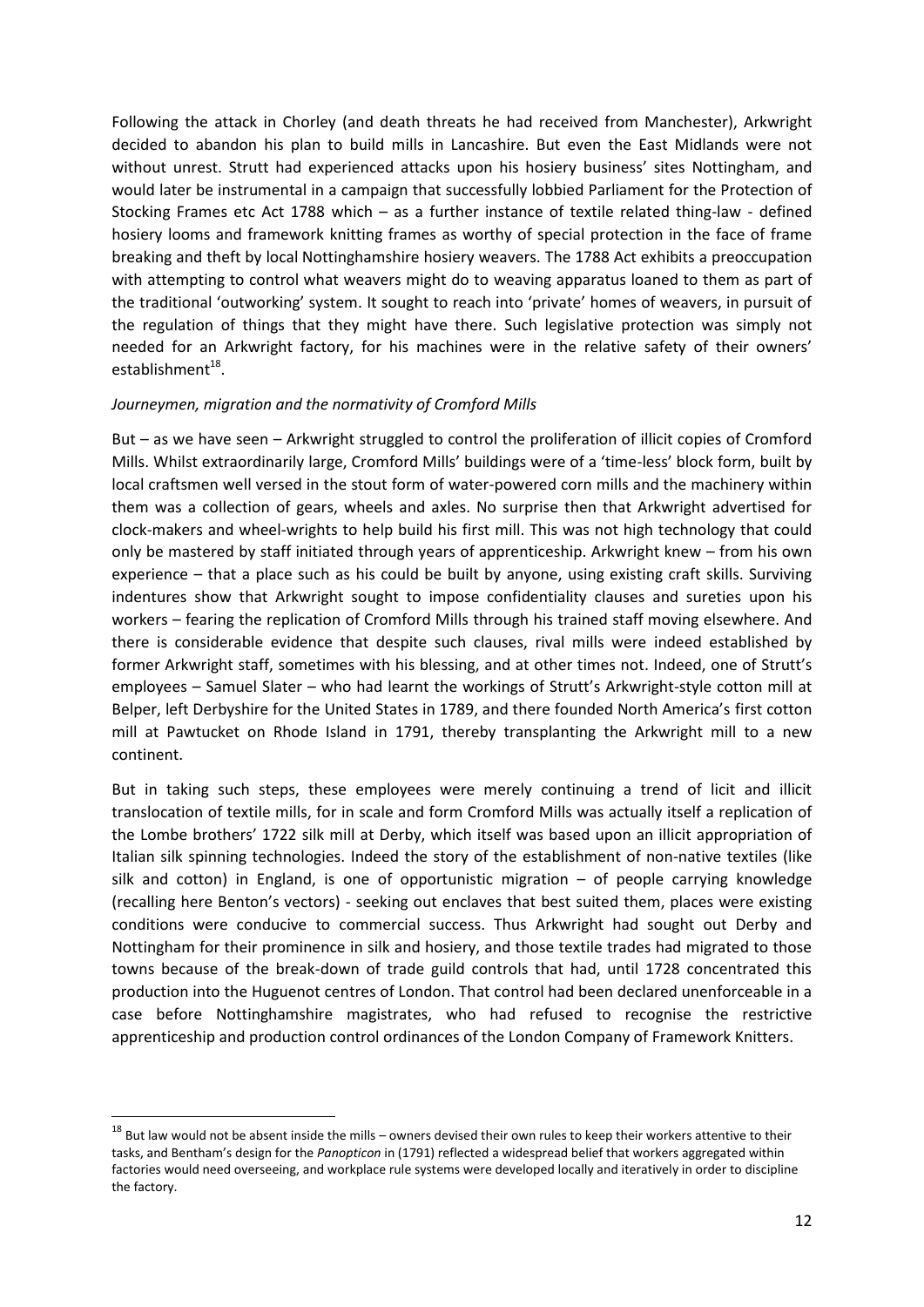But just as the early factory masters had sought out places in which they could found their new business free of guild or other legislative control, so they would in turn create their own normative orders for their new place-formations. Strutt's sons conceded (defensively) before a Parliamentary Inquiry on factory working conditions in 1816 that the operating arrangements at their own Silk mill at Derby were based upon the mill design and operational management laid down at the Lombe mill 100 years previously, and which – in their view - had become determinative of local practice since that time. Sir Robert Peel – a very influential cotton mill owner of the generation that followed Arkwright and Strutt – would similarly point back to Arkwright's operating practices to justify his own operating arrangements at the same inquiry.

Peel also sought to legislate his view of the normativities of factory operation<sup>19</sup> by promoting the 1802 Health & Morals of Apprentices Act, which for the first time set national place-law standards requiring every room in a factory to be whitewashed at least twice per year, imposing controls on ventilation and temperature, and a stipulation that the Act's requirements should be displayed by poster within the factory – a localisation and materialisation of the law's command within those places. Peel's initiative instigated a process that would see the factory place-formation increasingly becoming the subject of a statutory place-law, via the Factory Acts<sup>20</sup>.

#### **Multiple places in the same space: doing battle with lead at Cromford Mills**

The thing-law of cotton spinning was not the only place-forming law at work at Cromford in the late eighteenth century, and the fate of Arkwright's place would come to be entwined in the overlapping place-formations of this other place-law. For, in choosing to found his mill in the lower stretches of the Peak District, Arkwright was venturing into an area which had been a nationally important lead mining field for over 1,500 years, and which had accordingly accumulated its own complex – and highly localised – legal provisions governing the searching for lead, and the possession and drainage of mine workings. Cromford was steeped in lead, and it was no great surprise that Arkwright's son would marry into a family with interests in Derbyshire lead mines and a local smelting mill or that his daughter's husband's family would be lead merchants. In choosing Cromford Arkwright was imbricating his cotton world with that of lead, its thing-law and rival place-formations.

Writing in his *Natural History*, sometime before AD 77, Pliny the Elder had remarked that lead was so plentiful in certain parts of Britain that laws had been passed there to control the rate of extraction. These ancient local laws may have provided the basis for the local lead mining customs subsequently developed by the Anglo Saxons, which in turn were confirmed by a Royal Inquisition in 1288. This local mining law code remained extant law throughout the Cromford Mills' cotton producing  $phase<sup>21</sup>$ .

Local customs gave everyone a free right to search for lead within the locality. If a vein of lead was found, the customs stipulated a process by which the validity of the claim could be substantiated, and the spatial extent of the mine possession determined. This was a process led by an ancient office holder, the Barmaster and his jurymen. The miner would prove the tangibility of the vein by producing to the Barmaster a 'Freeing Dish of ore'. The physical extent of the mine-grant was then measured out by chains, staked out by the Barmaster upon the surface of the land, setting the

**.** 

 $19$  Peel's bill proposed this control for cotton mills only, but it came to encompass other mills as it passed through Parliament.

 $^{20}$  Cotton Mills & Factories Act 1819; and the Factories Acts of 1831, 1833, 1844, 1847, 1850, 1856 and many more thereafter.

<sup>&</sup>lt;sup>21</sup> The local codes were re-affirmed via statutory consolidation in the Derbyshire Mineral Customs and Mineral Court Act 1852.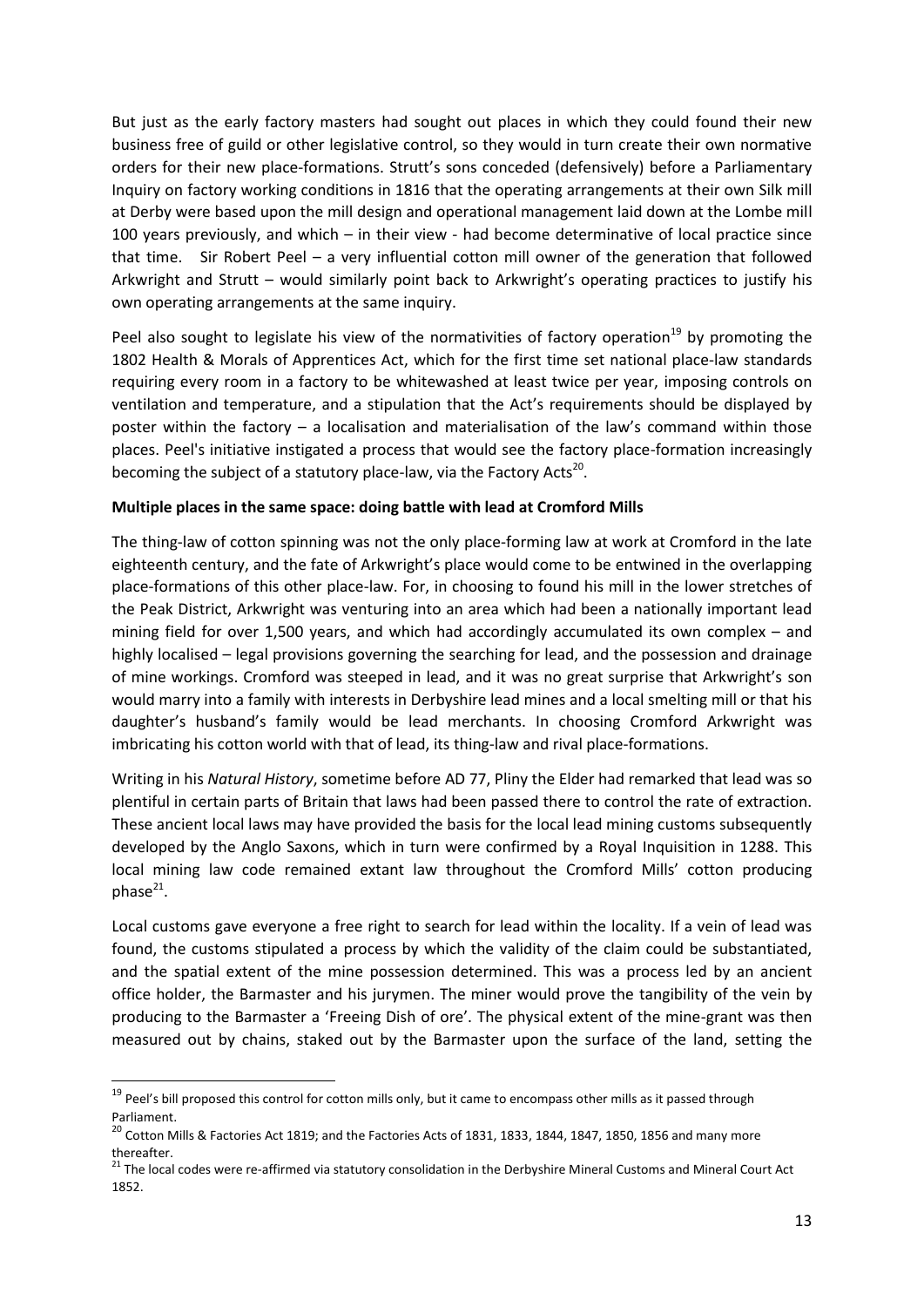bounds for the 'place' so formed. The miner was also required to make and deploy scale wooden models of a mine headstock winch (a 'possession stowe') at the boundaries of the grant. Anyone coming upon these man-made artefacts upon the moorland would know that the strata beneath was in possession to a miner: in other words that they had encountered a 'place' (a mine possession) that had been formed from by the Barmaster's legally endorsed performative acts. But the grant of these places was conditional. The mine would be forfeited if left unworked – and the Barmaster would periodically visit the mines and mark the stowes if he found them unoccupied. Three successive marks would trigger forfeiture (turning a bounded place back into inchoate subterranean space).

In parallel to its place-forming rubrics, the local lead-law imposed powerful place-shaping contingencies upon the local area. According Chapman (1967) there were approximately 100 mine shafts and more than 100 veins being worked in the vicinity of Cromford when Arkwright arrived at there in 1771, and the threat of encroachment upon Cromford Mills could not be discounted for, as Kirkham (1969, 34) reports, the customary rights entitled locals to "dig, delve, search, subvert, and turn all manner of grounds, lands, meadows, closes, pastures, meres, and marshes" for lead ore, and to follow a vein wherever it led. This potentially imperilled any land in the area, but a few protected land-use types had appeared over the centuries and Arkwright was able to protect threatened portions of his estate from undermining by hastily planting an orchard there.

The Cromford area was also underlain by an extensive network of mine drainage tunnels and their outfalls. One such drainage tunnel - Cromford Sough (completed in 1651) discharged to the River Derwent in the vicinity of Arkwright's site Arkwright had chosen this mine drain, rather than the River, as his mill's main power source, attracted perhaps by its lower likelihood of freezing and its rate of flow. The early stages of the Industrial Revolution were fuelled by water power but there were finite limits to water power, and the industrial expansion led to overcrowding, and a wave of litigation: Getzler (2004) identifies over 200 reported cases between 1770 and 1870. Arkwright would find the viability of Cromford Mills threatened by two such disputes over access to these mine drainage waters.

In order to power his second mill (built 1776) Arkwright made a goit, a diversionary channel tapping the existing course of the sough, and in doing so caused some mines to flood in periods of high rainfall. In response the miners enlisted self-help remedies, attacking Arkwright's penstock, thereby bringing the new mill to a halt. The sough owners then took up the miners' cause, and Arkwright responded by enclosing his goit. The dispute dragged on for five years, and eventually went to arbitration in 1785, a year which again proved to be his nadir, for he lost on basis that he could give no proofs for his claim to a right to access and alter the sough. In the face of this Arkwright negotiated terms with the sough owners for a water supply for his second mill.

But this proved only to be a temporary solution. In 1772 work had commenced upon a deeper level mine drain, the Meersbrook Sough. In 1836 that scheme was completed and the sough owners gave notice to Arkwright's son to terminate their agreement. In response he brought a case to challenge this termination<sup>22</sup> arguing that in having acquired the freehold to the Cromford Mills site in 1789<sup>23</sup> a possessory title over the Cromford Sough and its water supply had been acquired. But the claim was unsuccessful, it being held that possessory rights could not apply to water flowing in an artificial

1

<sup>22</sup> *Arkwright and another –v Gell and others* (1839) Exch of Pleas 5 M&W 203; 151 ER 87 (Ex.)

<sup>&</sup>lt;sup>23</sup> Arkwright and his partners had initially developed the site on a piecemeal basis, leasing successive parcels as the site grew bigger, extension by extension.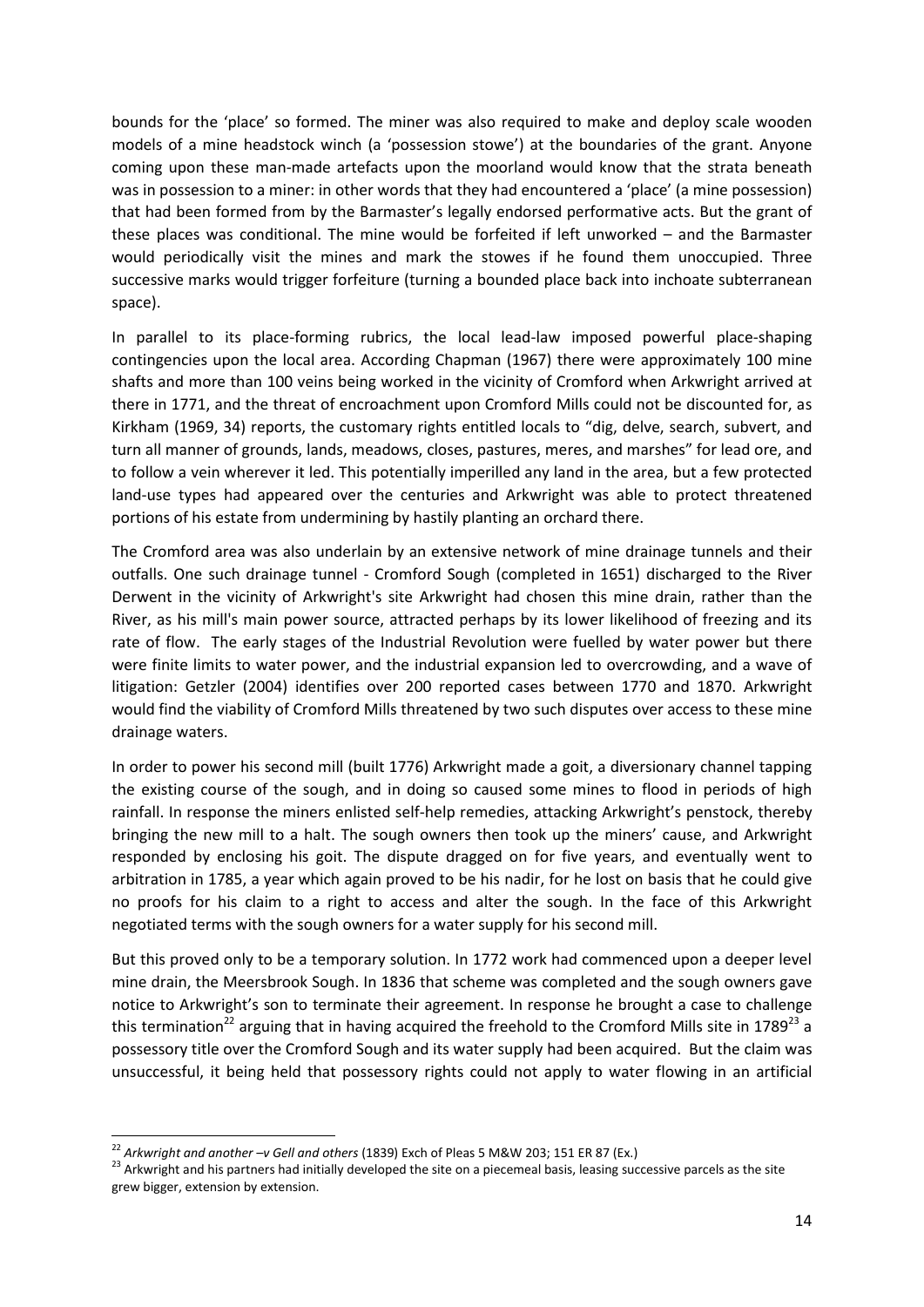channel. By 1846 the water supply had diminished to an unproductive trickle and cotton spinning ceased forever at Cromford Mills.

Subsequently the site was used for a variety of unremarkable commercial uses, each subsequent use forming another (work)place identity for the site and its buildings: two laundries, warehousing, brewing, a fish farm, a pigment plant and now heritage centre. Law can be traced at various thicknesses and with a variety of spatial effects within those subsequent place-formations, but space and focus prevent us turning to those here.

#### **Place-law in the rise and fall of Cromford Mills**

**.** 

Cromford Mills was for a time the oligoptica of the early cotton industry, with law providing some of the glue binding that network and holding it stable around the hub of Cromford Mills. For Latour (2005, 181) oligoptica are controlling nexuses – but unstable, for it eventually becomes too costly to maintain all of their necessary interconnections to other places. The managerial view from those places is always more limited than appears to be the case by those who think that they are, and will always be, at the centre of things. Eventually, the connections break, and a site that once structured the world around it becomes a backwater. It is left behind in the wake of newer associations and their place-formations.

Whilst Cromford Mills – for a couple of decades – achieved a position of 'centrality', the irony is that Arkwright had originally chosen Cromford because it was conspicuously 'out of the way', and somewhere where he could get on with his project away from the existing strictures and structures of the Lancashire textile industry. This remote position was not well provided for – and Arkwright had to develop the existing hamlet, transforming Cromford into an early instance of what would later be lauded (or decried) as a "factory-colony" (Chapman, 1967, 159) in order to attract and retain textile related labour there. To achieve this he built industrial housing, a church, shops and an inn to provide a venue for commercial negotiation. He also supported the construction of a canal, blasted a new road through the valley's rocky outcrops, and commissioned his own stately home, overlooking the estate that he had amassed at Cromford.

Arkwright was a social climber – and when his wealth permitted this, set himself up as a self-made lord of the manor (and he purchased the Cromford manorial rights in 1789). It is not an exaggeration to say that Arkwright (and his son) *made* Cromford, they certainly made it their place – and law and the accumulation of property rights were a core part of achieving that. Over time a landed estate was accumulated there, and when the Arkwright family decided to leave the village in 1924, the auction of their estate lasted for two days, the portfolio extending to 1,140 acres and including agricultural holdings, private houses, factory and business premises, smallholdings, numerous cottages, freehold ground rents, mining properties and quarries, valuable licensed premises, sporting rights and woodlands<sup>24</sup>, in something resembling the dismantling of a feudal estate.

Fitton & Wadsworth (1958) point admiringly to Arkwright's authorship of both Cromford Mills and its wider settlement, without the aid or hindrance of any municipal authority (and certainly no planning or building regulations control). In one sense Cromford Mills might therefore be seen as a place not sculpted by law, but only if we look for the laws that are paramount in place-formation in our own era, for the dynamics of place-formation there were riven by the law of water, of lead and

<sup>&</sup>lt;sup>24</sup> Source: 'Cromford village in Derbyshire' website: <u>[http://www.cromfordvillage.co.uk/crom\\_his.html](http://www.cromfordvillage.co.uk/crom_his.html)</u> (accessed 30 April 2015).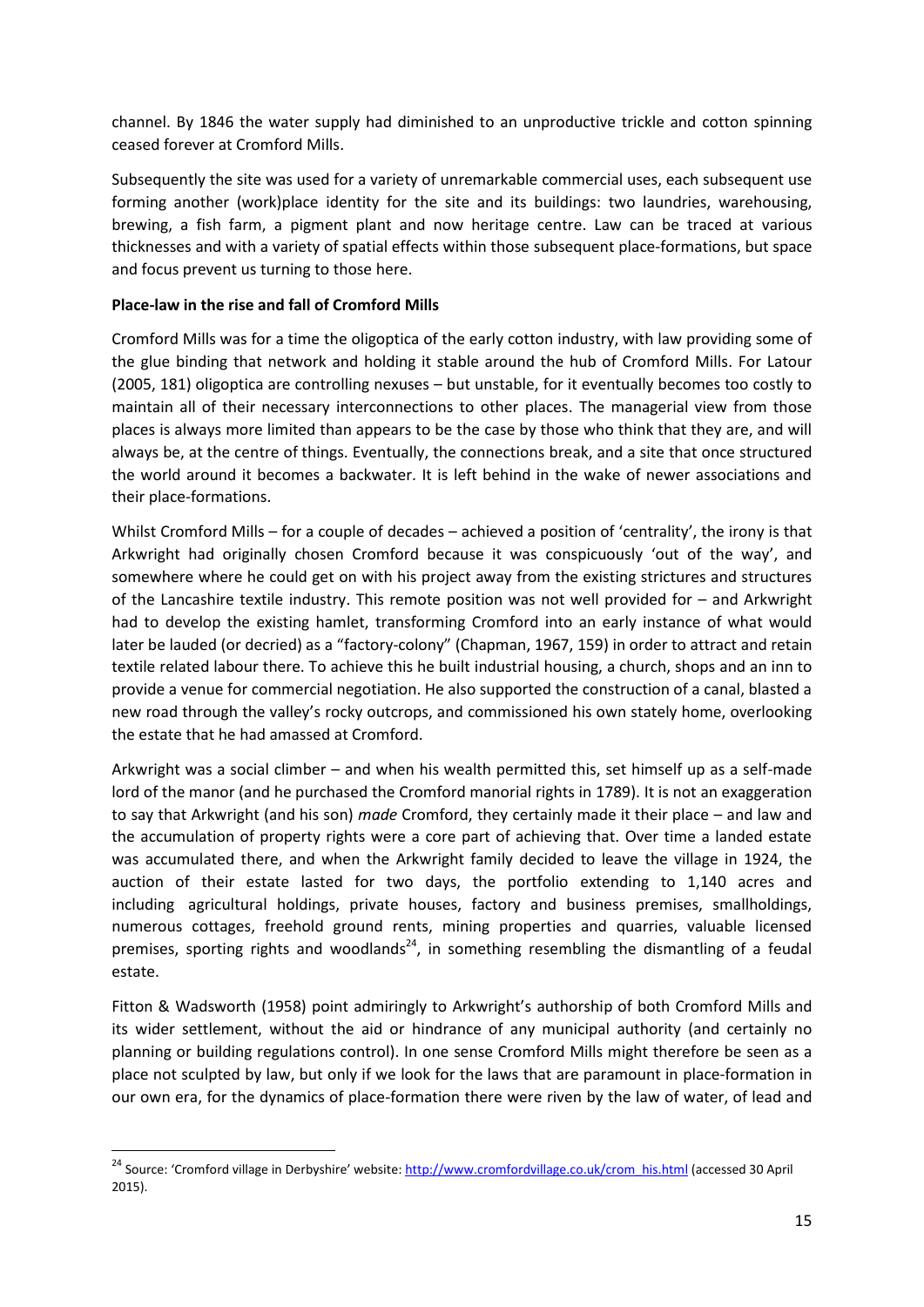of cotton. And underlying all of this was the eternal stabilising force of property law, and the worldmaking tool-kit of contract law.

#### **Conclusion**

Cromford Mills is an exemplar of Latour's maxim that "the world is … brought *inside* … places and then, after having been transformed there … pumped back *out* of [their] narrow walls" (Latour, 2005, 179, italics in original).

Whilst both the actions of Arkwright and the influence of Cromford Mills are atypical, and few industrialists have ever engaged in such sustained and well documented lobbying and litigating, or produced industrial places that were so directly replicated, the atypical extremity of Arkwright's industry-forming story, and the influence of Cromford Mills as an emergent place-model, helps us – via sharp relief – to witness processes of localisation and translocalisation that would be harder to spot in more mundane circumstances. Through Arkwright's plethora of place-making efforts we see the ways in which law enables a place to stabilise (and prosper) through the *localisation* of law's command and permission in specific spatial circumstances. We also see how law has the power to crush or alter any place. In the campaigning against the Calico Acts we see the role of lobbying around *thing-law*, the all-important framing of the matter that will matter at a particular place (Barad, 2007). In the proximate influence of the place-formations of Derbyshire mining laws we see the multiplicity of place-law, and its tensions and resolutions.

Also, even through the spatio-legal place-making machinations described in this case study took place over 200 years ago, they are surprising time-less in their feel. There is nothing particularly 'eighteenth century' about the strategic dilemmas and tactical choices that the early factory masters wrestled with, or in the ways in which we have seen law being used tool-like in some situations or left 'on the shelf' in favour of some other solution in others. In the case study we have seen elements of the law (and the case study reminds us the that 'the law' is not a coordinated, monolithic system, but rather a swarm of only loosely associated discursive elements and pragmatic applications) sometimes present as enabling Arkwright's project, and at others presenting challenges to it, challenges to be met sometimes by a legal solution, sometimes by some other manoeuvre, in each case rationally selected.

We see also the spatiality and mobility of both material items and business people, for these - even in the eighteenth century - were constantly in motion. For Arkwright to 'go-to-law' entailed physical journeys to places *of* law (Nottingham or London), and others of manufacture or commerce. Things and people act as carriers - vectors of law - seeding places with ideas from elsewhere (*translocalisation*), such that places replicated via a *localisation*. And here we can summon Latour's words once again, viewing Arkwright in constant motion, busying himself with the creation and replication of his law-refracted place- and thing-formations, for: "the answer provided by fieldwork will bring attention back to a local site and re-describe them as some dishevelled arrays of connections through which vehicles (carrying types of documents, inscriptions, and materials) are travelling via some sort of conduit." (Latour, 2005, 177). Within that circulation Arkwright was mobilising (or reacting to) law, giving it an energy through his pragmatic noticing of it. Arkwright's movement did not just circulate a place-form, it also added energy to relevant law elements, by particularising them, deploying them to matters of his and others' concern. It was this movement – this acknowledgment of law's role and relevance – that gave (or acknowledged) the force of law. In short, law itself was industrialised through its being em-placed at Cromford.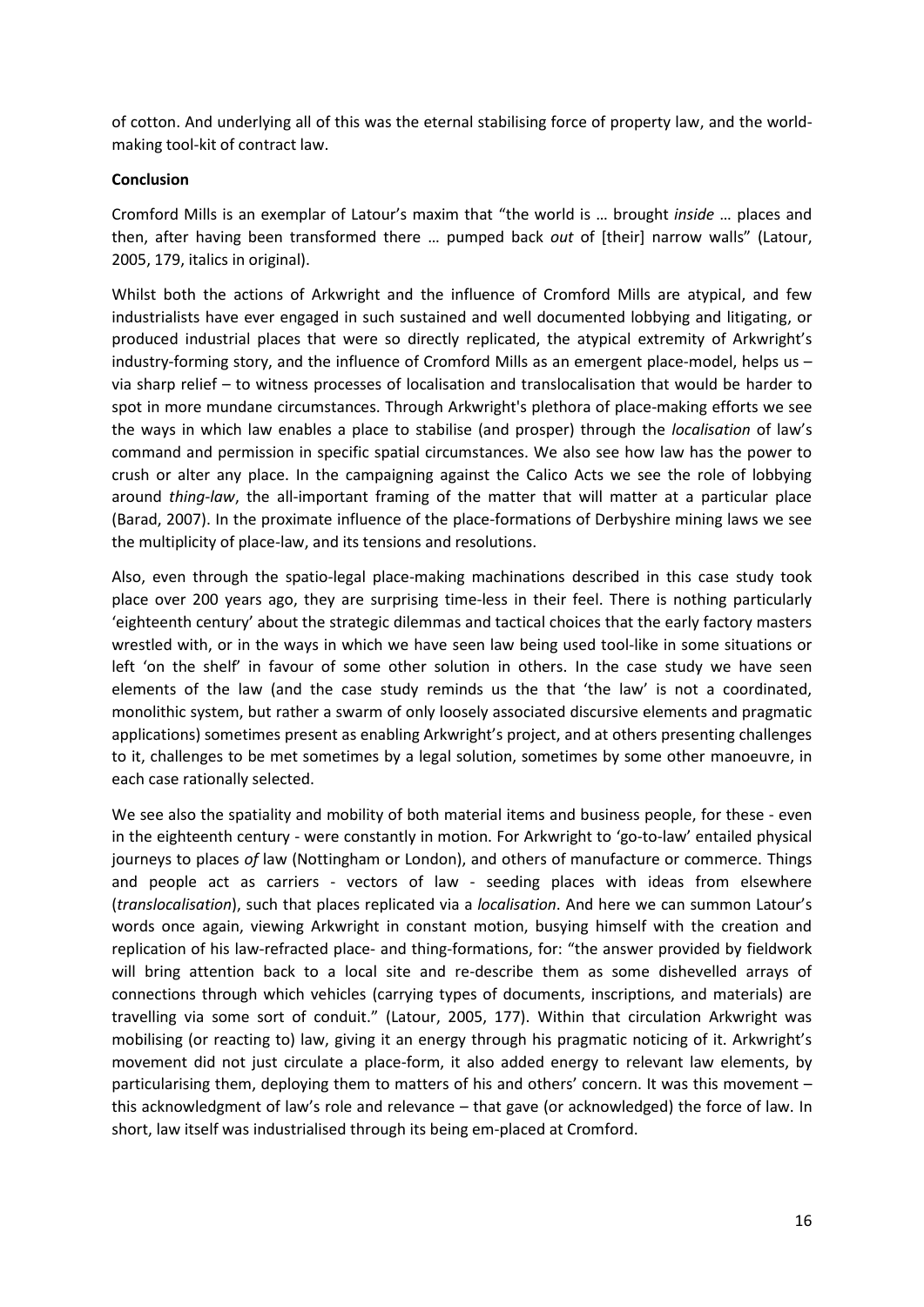This article draws upon the 'awkward' realism of new materialists like Barad (2007), to view places as a type of thing, a complex form that is part ideational and part the messy product of localised socio-material relations and accommodations. Such forms have a relatively stable identity and durability, and they can replicate. But they are also vulnerable to the flux of local contingencies. As the case study has shown, both local material instantiations (i.e. Cromford Mills, an early cotton spinning mill founded in a Derbyshire hamlet near Matlock) and generalised ideational expressions of the place-form (i.e. cotton mills as a place-form expressed in legal discourse) change over time. Depending upon the level of analysis such change over time can be seen to present a degree of uniformity in the trends that they reveal (i.e. that cotton mills got bigger, and more institutional) or that every instantiation was inherently different (based upon a micro-level analysis of local specificity). This article's analysis has sought a middle path – one that connects these two poles – it has sought to show how local adaptation in turn influences replication of the form, and how law plays a role within this.

Twenty-first century place-forms are just as wrapped up in the necessary processes of localisation, translocalisation and the dilemmas of law's attempt to impose categorical orderliness upon emergent place-forms. Layard (2010) illustrated her 'law of place' by showing the shaping force of law in the arrangement of a new shopping centre and Silbey & Cavachi (2005) showed the placeshaping effects of powerful normative conventions governing the composition of a museum. This case study shows such processes to have both order and instability at their heart, each arising and enduring within the complexity of interactions at stake in any localisation of a place-form, and any translocalisation of any originating place. And it has shown that these interactions present a surprisingly wide spectrum of heterogeneous legal elements (in the case study those concerning patents, public order, lead mining, customs tariffs and property law) which each individually are constantly jostling to be reconciled with the equally jostling and heterogenous forces of technological change, local morphology and the ebb and flow of public attitudes and desires.

This then is how law makes place: it contributes towards the making and replication of place-forms, but with varying degrees of influence and always entangled within a constellation of other localising and translocalising non-law factors.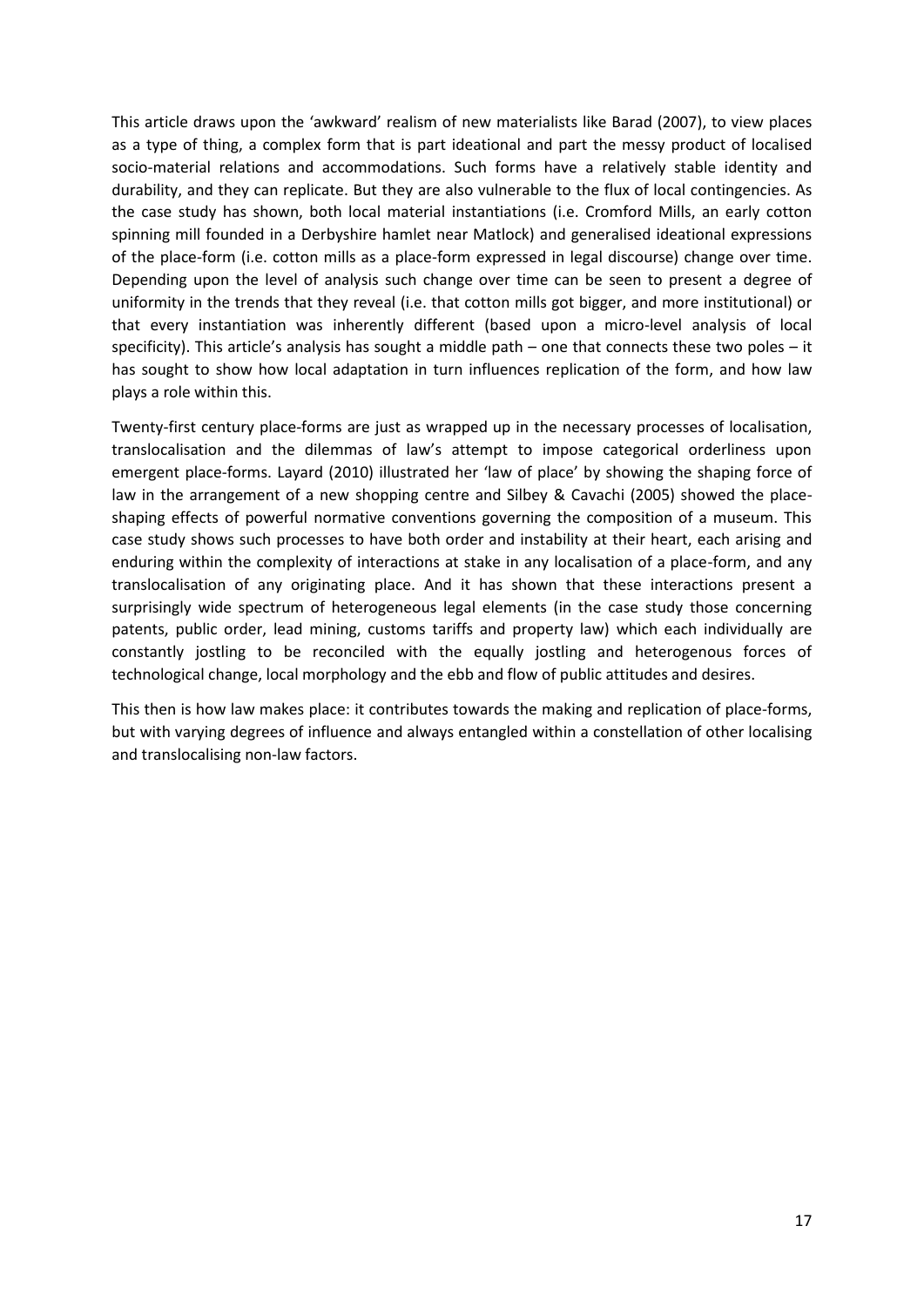#### **References**

Atkinson, R. & Blandy, S. eds. (2007) *Gated Communities: International Perspectives*. Routledge: London.

Barad, K. (2007) *Meeting the Universe Half-Way: Quantum physics and the entanglement of matter and meaning.* Duke University Press: Durham.

Bennett, J. (2010) *Vibrant Matter: a political ecology of things.* Duke University Press: London.

Benton, L. (2010) *The Search for Sovereignty – Law and Geography in European Empires, 1400-1900.*  Cambridge University Press: Cambridge.

Berg, M. (1994) *The Age of Manufactures 1700-1820 – Industry, innovation and work in Britain.* Routledge: London.

Blake, W. (1811) *Milton a Poem*, William Blake: London.

Blomley, N. (2003) 'From 'What?' to 'So What?': Law and Geography in Retrospect' in Holder, J. & Harrison, C. *Law and Geography – Current legal issues volume 5.* Oxford University Press: Oxford, 17- 34.

Blomley, N. (2007) 'Making private property: Enclosure, common right and the work of hedges' *Rural History* **18**: 1-21.

Blomley, N. (2011) *Rights of Passage: Sidewalks and the Regulation of Public Flow.* Routledge: London.

Blomley, N. (2014) 'Learning from Larry: Pragmatism and the habits of legal space' in Braverman et al eds, *The Expanding Spaces of Law – a timely legal geography*, Stanford Law Books: Stanford, 77-94.

Braverman, I. (2012) *Zooland: The institution of captivity.* Stanford University Press: Stanford.

Braverman, I. et al. (2014) 'Introduction: Expanding the spaces of law' in Braverman et al. T*he Expanding Spaces of Law – A timely legal geography*. Stanford University Press: Stanford, 1-29.

Butler, C. (2005) 'Reading the production of suburbia in post-war Australia', *Law Text Culture*, **9** (1) 11-33.

Chapman, S. D. (1967) *The Early Factory Masters* David & Charles: Newton Abbot.

Chapman, S.D. (1981) 'The Arkwright Mills – Colquhoun's Census of 1788 and Archaeological Evidence' *Industrial Archaeology Review* vi, 1, Winter 1981-82 pp. 5-26.

Delaney (2010) *The Spatial, the Legal, and the Pragmatics of World-Making: Nomospheric Investigations*. Routledge: London.

Foucault, M. (1995) *Discipline and Punish: the birth of the prison.* Vantage: New York (Translated by Alan Sheridan).

Fitton, R.S. (1989) *The Arkwrights – Spinners of Fortune*. Manchester University Press: Manchester.

Fitton, R.S. & Wadsworth, A.P. (1958) *The Strutts and the Arkwrights 1758 – 1830: A study of the early factory system.* Manchester University Press: Manchester.

Getzler, J. (2004) *A History of Water Rights at Common Law*. Oxford University Press: Oxford.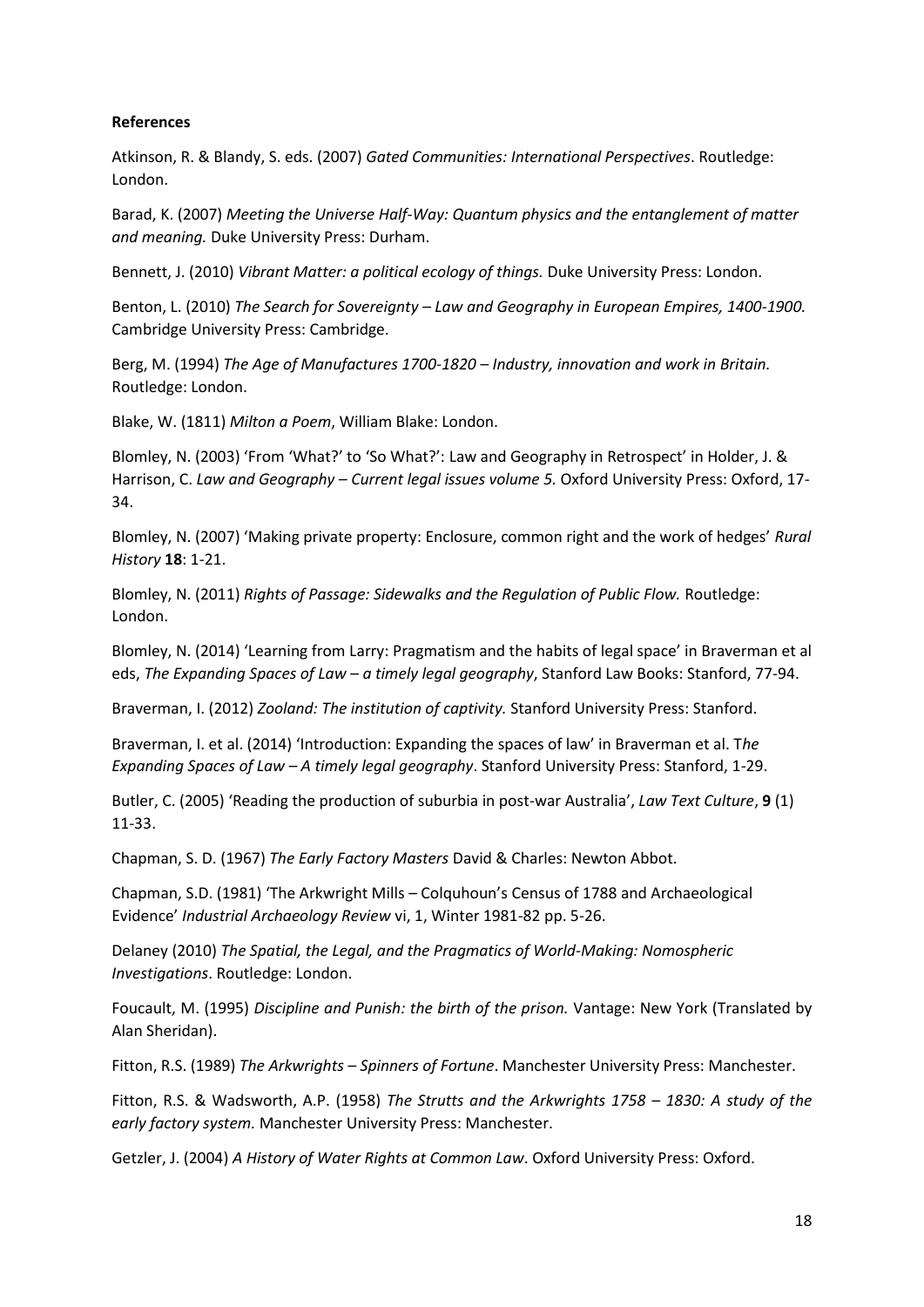Graham, N. (2011) *Lawscape: Property, Environment, Law.* Routledge: London.

Hobbs, D. (2002) 'Going down the glocal: The local context of organised crime', *The Howard Journal of Criminal Justice,* **37**(4) 407-422.

Hodder, I. (2012) *Entangled: An archaeology of the relationship between humans and things*. Wiley Blackwell: Oxford.

Hogg, R. (2002) 'Law's other spaces', *Law/Text/Culture*, **6** 29-38.

Kirkham, N. (1968) *Derbyshire Lead Mining Through the Centuries*. D.Bradford Barton: Truro.

Latour, B. (2005) *Reassembling the Social: An introduction to Actor-Network-Theory.* Oxford University Press: Oxford.

Layard, A. (2010) 'Shopping in the public realm: A law of place.' *Journal of Law and Society*, **37** (3) 412-441.

Lefebvre, H. (1991) *The Production of Space*. Blackwell: Oxford (translated by Donald Nicholson-Smith).

Lemire, B. (2011) *Cotton.* Berg: Oxford.

MacLeod, C. (1988) *Inventing the Industrial Revolution – the English Patent System, 1660-1800*

McGee, K. (2014) *Bruno Latour: The Normativity of Networks.* Routledge: Abingdon.

Markus, T.A. (1993) *Buildings and Power – freedom and control in the origin of modern building types*. Routledge: London.

Massey, D. (2005) *For Space*, SAGE: London.

Melossi, D. & Pavarini, M. (1981) *The Prison and the Factory: Origins of the Penitentiary System*. Macmillan: London.

Menuge, A. (1993) 'The cotton mills of the Derbyshire Derwent and its tributaries', *Industrial Archaeology Review*, **XVI**, 1: pp. 38-61.

Miller, D. (2009) *Stuff.* Polity: Cambridge.

Mitchell, D. (2003) *The Right to the City: Social justice and the fight for public space*, Guilford: New York.

Olsen. B. (2013) *In Defense of Things: Archaeology and the ontology of objects.* Alta Mira: Plymouth.

Palmer, M. & Neaverson, P. (1998) *Industrial Archaeology: Principles and Practice.* Routledge: London.

Philippopoulos-Mihalopoulos, A. (2011) 'Law's Spatial Turn: Geography, justice and a certain fear of space.' *Law, Culture and the* Humanities, **7**, 187-202.

Pottage, A. & Sherman, B. (2010) *Figures of Invention: A history of modern patent law*. Oxford University Press: Oxford.

Silbey, S. S., & Cavicchi, A. (2005) 'The Common Place of Law: Transforming Matters of Concern into the Object of Everyday Life.' In Latour, B. & Weibel, P. eds. *Making Things Public: Atmospheres of Democracy*. MIT Press: Cambridge. 556-565.